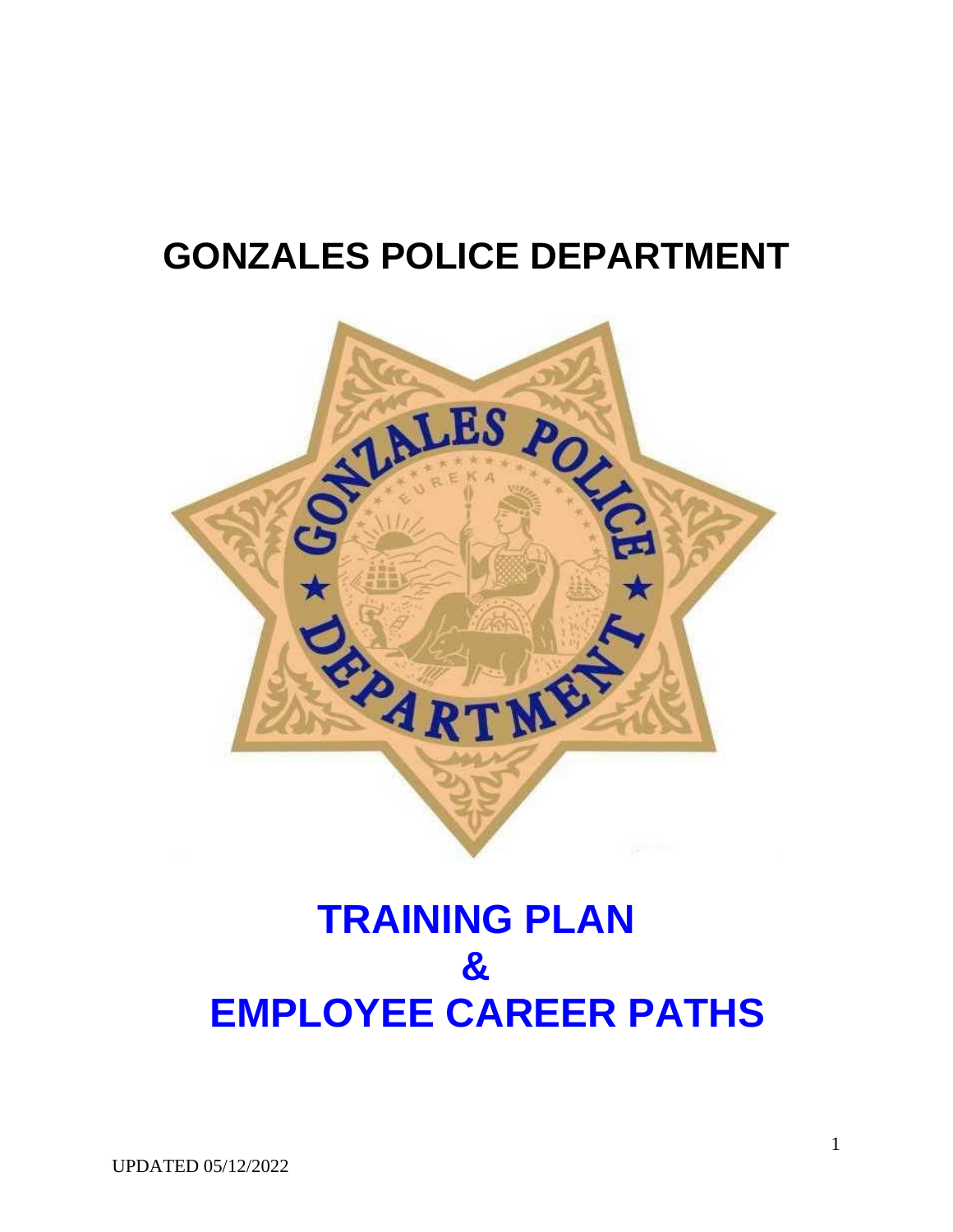# GONZALES POLICE DEPARTMENT TRAINING PLAN

| Section 1: Rank/Position/Assignment<br>Section 2: Specialized Assignment<br><b>MANDATED TRAINING</b><br>$\bullet$<br><b>ESSENTIAL TRAINING</b><br>$\bullet$<br><b>DESIRABLE TRAINING</b><br>$\bullet$ |  |
|-------------------------------------------------------------------------------------------------------------------------------------------------------------------------------------------------------|--|
|                                                                                                                                                                                                       |  |
|                                                                                                                                                                                                       |  |
|                                                                                                                                                                                                       |  |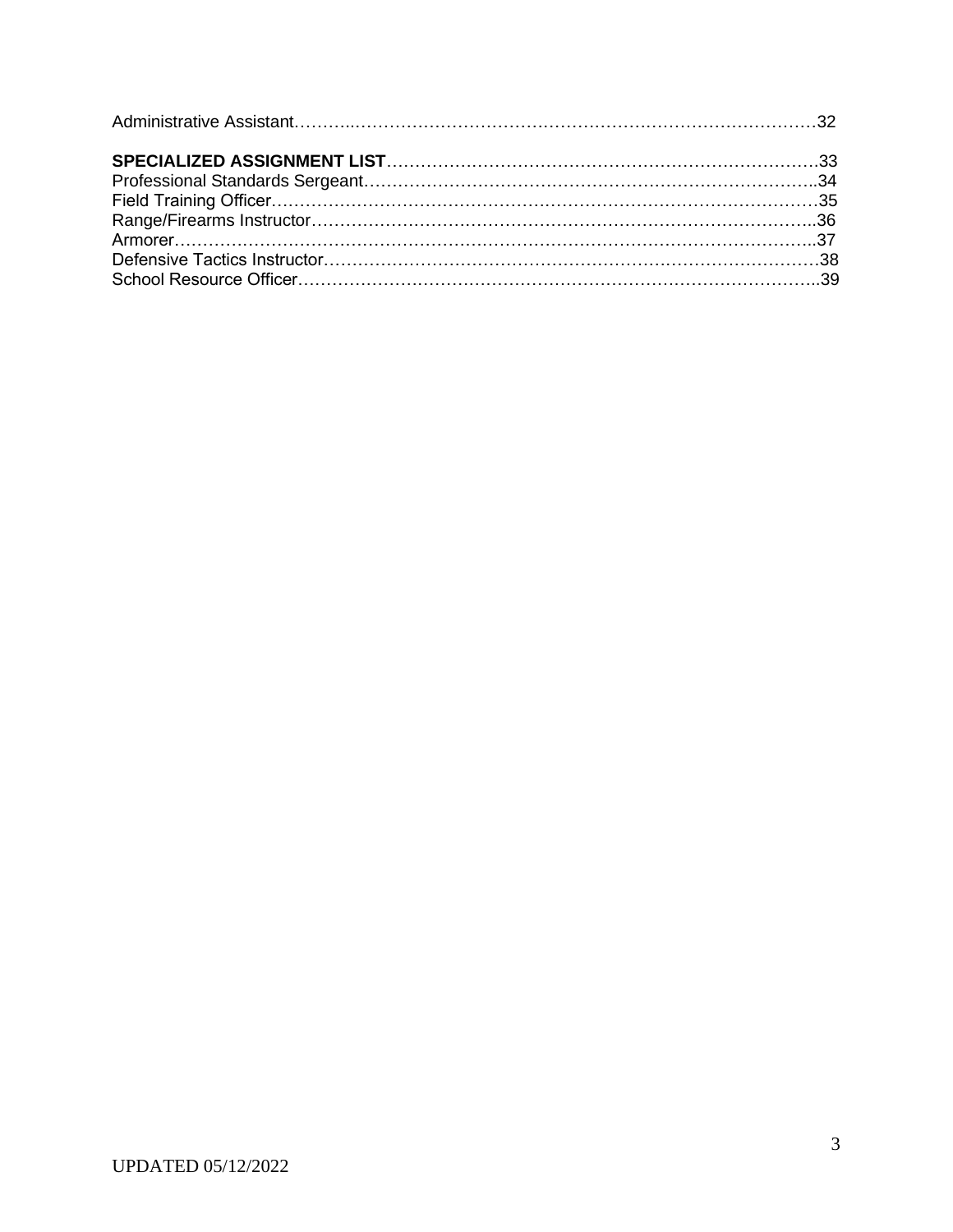#### **INTRODUCTION**:

The Gonzales Police Department has an interest and responsibility for the continual growth and development of its personnel. Through a combined effort in the areas of professional training and personal education, we believe an employee can achieve both professional, personal excellence and career goals. By so doing, the Police Department will ensure its personnel possess the knowledge and skills necessary to provide a professional level of service that meets the needs of the community.

#### **PURPOSE:**

The purpose of the Gonzales Police Department Training Plan and the Succession Plan is to:

1) Meet Mandated, Essential and Desirable training requirements;

- 2) Enhance the level of law enforcement service to the public
- 3) Increase the technical expertise and overall effectiveness of our personnel
- 4) Provide for continued professional development of department personnel

The Training Plan is designed to identify the training needs and set priorities for the training needs of every rank/position and task/specialized assignment within the Department. The Training Plan should be used as an objective tool that assists with bringing uniformity and consistency to training, while providing employees with the greatest opportunity for success. It is a tool to be used by supervisors and managers on a regular basis, in their effort to meet the training needs of their employees, and/or evaluating training requests from employees.

The Gonzales Police Department will strive to use a broad spectrum of training sources for the educational and professional development of its employees. Whenever possible, the Department will use courses certified by the Commission on Peace Officer Standards and Training (P.O.S.T.)

It is understood that the Training Plan in no way identifies all of the training that will occur for the members of the Gonzales Police Department. Additionally, it does not guarantee that a member will receive all of the identified training for his/her position, with the exception of the training identified as Mandatory.

To make professional and personal goals possible to the employee, the Gonzales Department has placed an emphasis in the following areas:

Law Enforcement Administrative Professional Training Leadership Training Continued Professional Training Perishable Skills Training College Education

#### **LAW ENFORCEMENT PROFESSIONAL TRAINING:**

Law Enforcement Professional Training is comprised of two categories of training. The first and primary category refers to those courses certified by California Peace Officers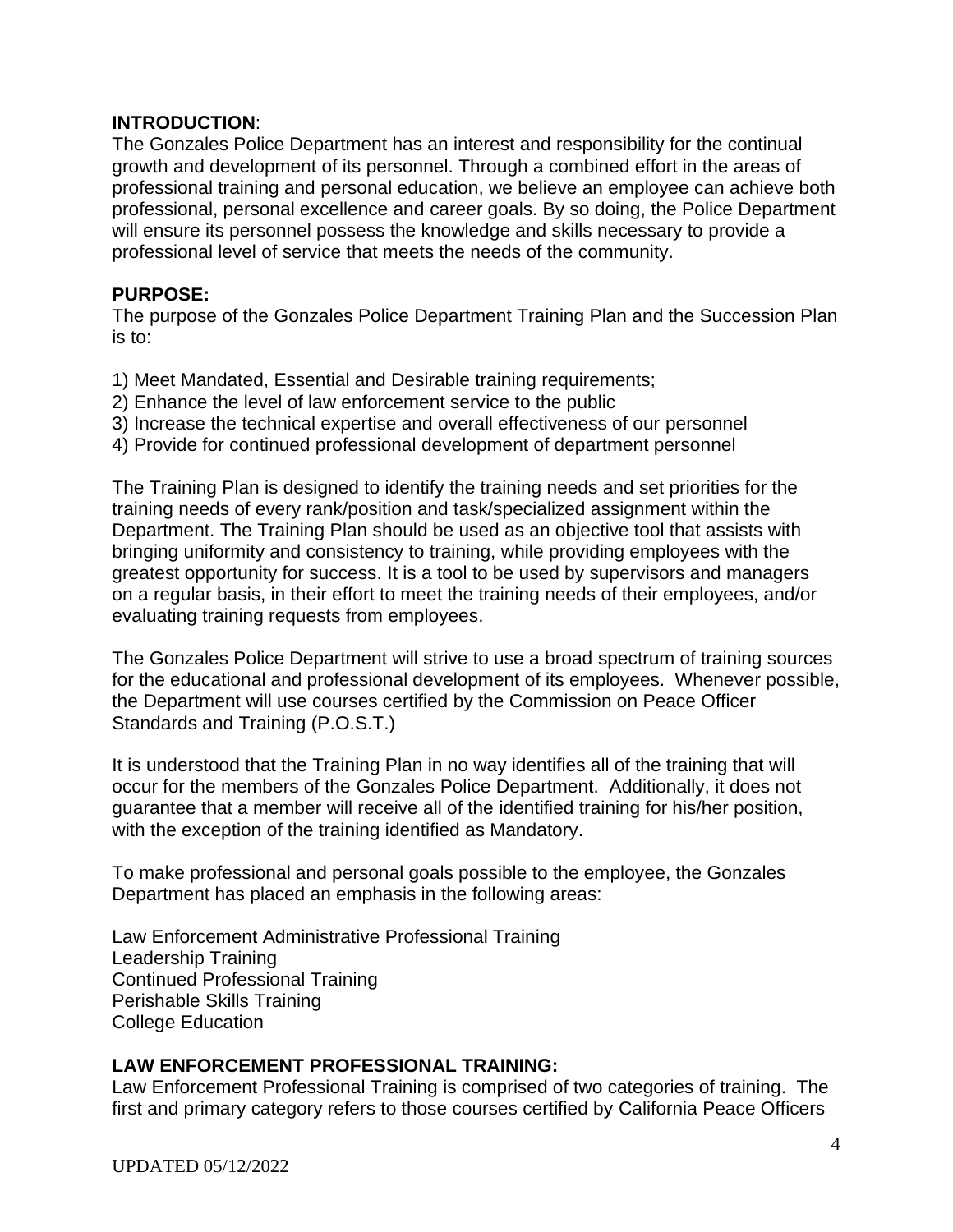Standards and Training (P.O.S.T.). These courses are available for both sworn and non-sworn personnel, whose job description supports the need for specified or requested training.

P.O.S.T courses maybe reimbursable to the City's General Fund by the State of California in varying degrees based on their "plan" designation. The categories of expense/allowances that may be reimbursed are: subsistence, commuter lunch, travel, tuition, back-fill salary and training presentation costs. The five reimbursement plans that have been adopted by P.O.S.T. are designated as Plan I, II, III, IV, and V as follows:

| Plan I<br>Subsistence<br><b>Commuter Lunch</b><br>Travel<br>Tuition<br><b>Back-Fill Salary</b> | <b>Plan II</b><br>Subsistence<br><b>Commuter Lunch</b><br>Travel<br><b>Back-Fill Salary</b> | <b>Plan III</b><br>Subsistence<br>Commuter lunch<br>Travel<br>Tuition |
|------------------------------------------------------------------------------------------------|---------------------------------------------------------------------------------------------|-----------------------------------------------------------------------|
| <b>Plan IV</b><br>Subsistence<br><b>Commuter Lunch</b><br>Travel                               | Plan V<br>Subsistence<br><b>Commuter Lunch</b><br>Travel<br><b>Training Presentation</b>    |                                                                       |

In addition to typical classroom settings, P.O.S.T. training is also available through video or interactive computer programs.

The second category of Law Enforcement Professional Training refers to training not certified by P.O.S.T. This may come in the form of in-house instruction, such as defensive tactics, range training, etc. In-house instruction is the responsibility of the Gonzales Police Department Training Division and is spearheaded by the Professional Standards Sergeant. This type of training provides "hands-on" continuing professional training to Department employees. All officers are assigned to mandatory team training days as necessary to update basic training needs.

The Training Division also provides training bulletins that are distributed to employees. The training bulletins contain a variety of law enforcement information, such as legal updates. Line supervisors are expected to provide roll-call training to their team of officers. Roll call training topics include practical case law application, equipment proficiency, street tactics and Policy and Procedure review. Other forms of non-P.O.S.T. training are also available. This training is not reimbursable, but very beneficial for the professional development of the employee.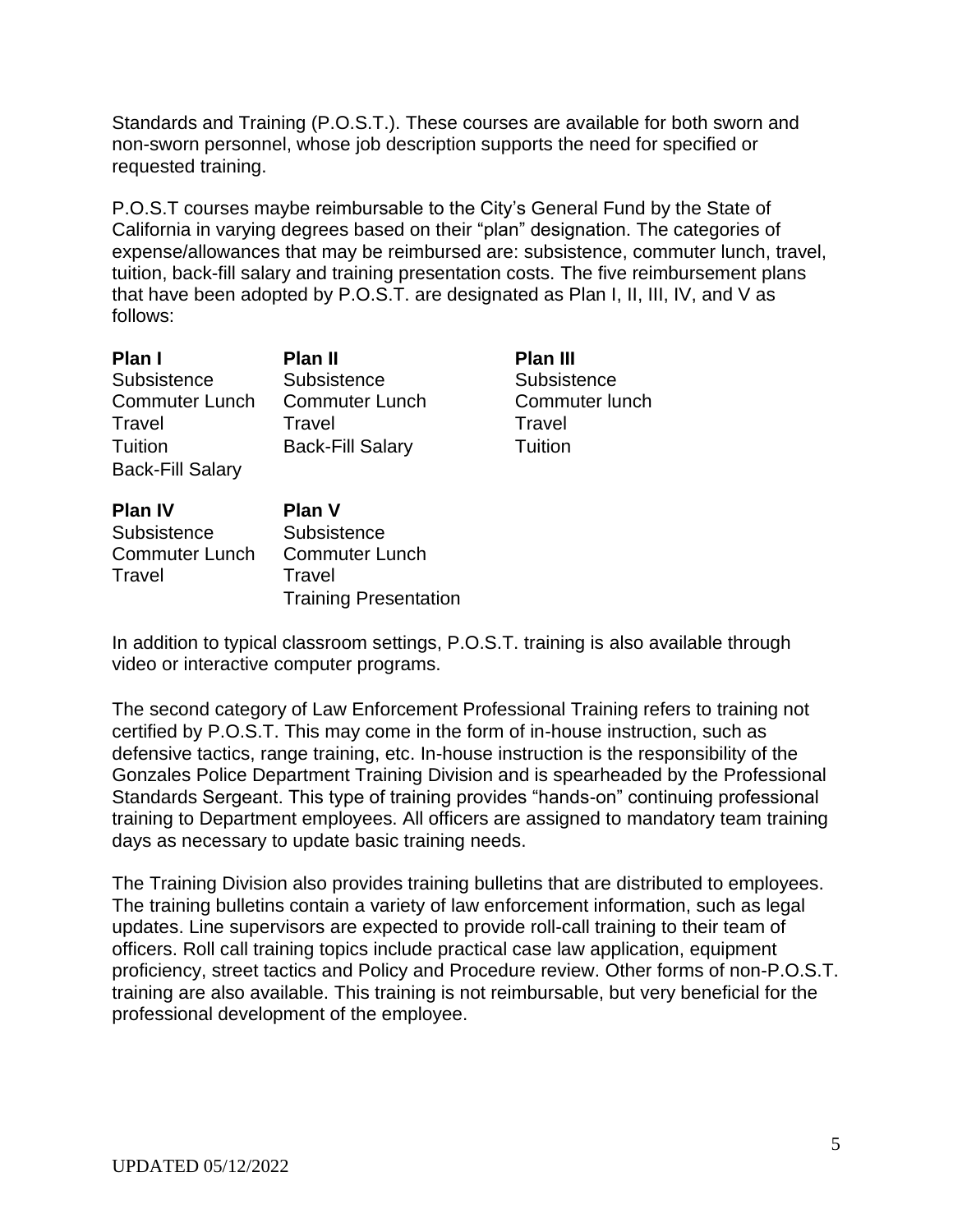#### **COLLEGE EDUCATION:**

The Chief of Police and the City of GONZALES are very supportive of its employees obtaining a formal college education. All personnel of the GONZALES Police Department are encouraged to pursue their educational goals.

#### **TRAINING DIVISION:**

The Department's Training Division is responsible for coordinating the delivery of Law Enforcement Professional Training to sworn and non-sworn personnel. The assigned Sergeant is responsible for the day to day operations of the Bureau and is directly supervised by the Chief of Police. The Training Division is also responsible for ensuring training compliance with P.O.S.T. regulations, federal and state statues and City policy.

The Training Division will coordinate scheduled training with the supervisor(s) of the employee. The Training Division will normally make all travel arrangements, including class reservations and any applicable hotel, airline or car reservations and will submit all of the necessary paperwork to the Finance Department of the City in compliance with City of Gonzales Travel Policy.

The Training Division will notify each employee as soon as possible of scheduled training. This notification will provide the course title, date, time and location of the training. If the scheduled training is a P.O.S.T. certified course, then a Training Reimbursement Request (TRR) form must be submitted to the instructor of the course. This form will be provided to the employee and it is the responsibility of the employee attending the training to submit this form. This is the mechanism that allows the State of California to reimburse the City of Gonzales.

#### **TRAINING DIVISION ORGANIZATION:**

The Training Plan is divided into two principle sections:

#### **Section 1: Rank/Position Assignment:**

The first section of the Training Plan is a list of all sworn and non-sworn rank/positions within the structure of the police department.

#### **Section 2: Specialized Assignment**

The second section of the Training Plan is an alphabetized list of all task/specialty assignments within the Department for both sworn and nonsworn assignments.

Within each Rank/Position and Specialized assignment, the training courses are categorized as follows:

#### *MANDATED*

Training in this category is required by Federal law, State law and/or Department policy. Unless otherwise noted, this training should be completed within one year of appointment to the position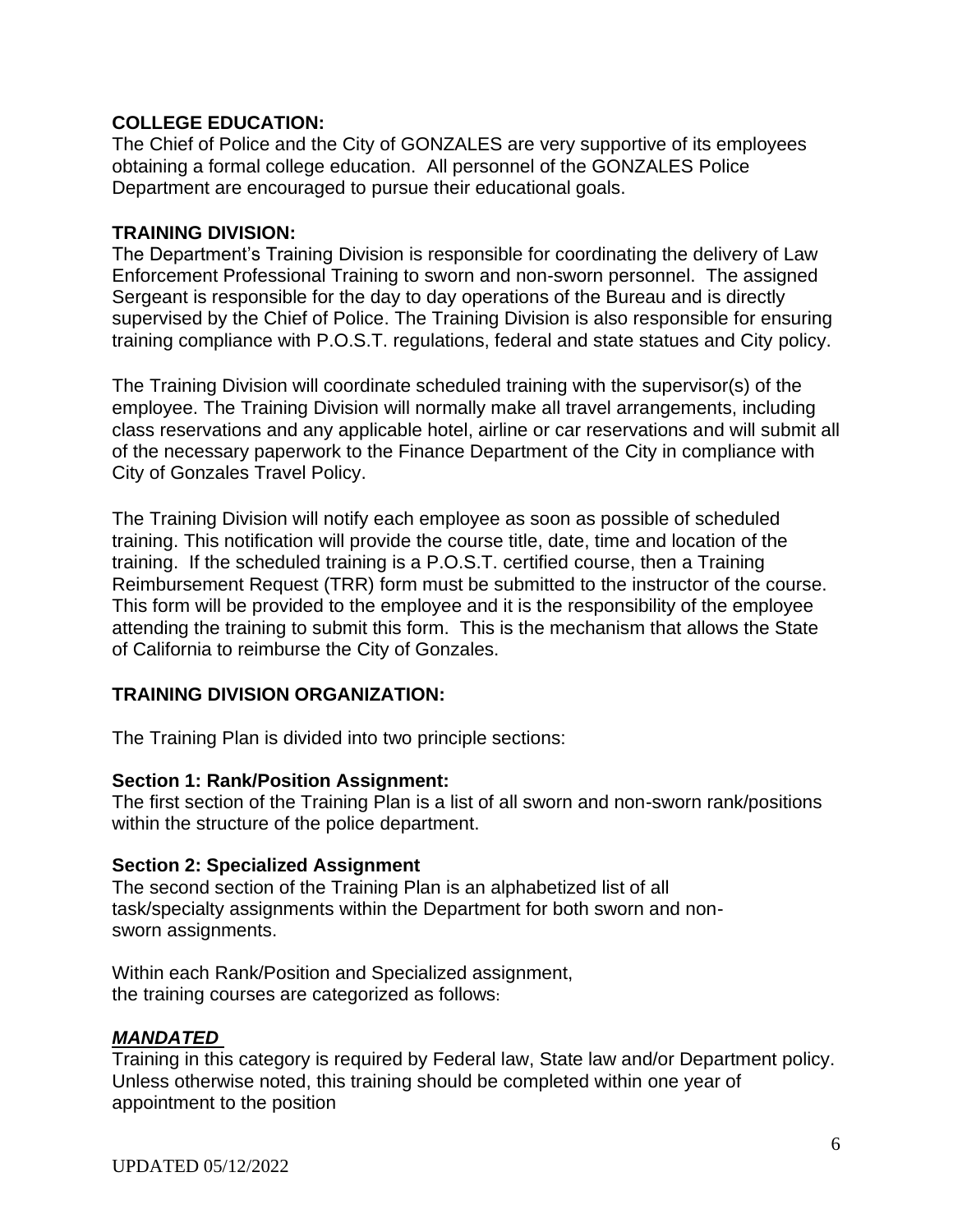### *ESSENTIAL*

This training has been designated by the Department as necessary for the professional development of an employee in his/her specified rank and/or task assignment

#### *DESIRABLE*

Upon completion of the mandatory and essential courses, an employee may pursue additional interests in their law enforcement training. The Department will make a positive effort to accommodate an individual's desired career path, with consideration for the needs of the Department and anticipated employee career direction.

A list of the mandated, essential and desirable training, along with any license/certificate requirements for each rank/position is in this section.

In many instances an employee will be simultaneously guided by both sections of the Training Plan. An example would be a police officer currently assigned to the Traffic Division. That employee will need to meet the training needs of both the Police Officer rank assignment and the Traffic Officer specialty assignment.

### **CONTINUAL PROFESSIONAL TRAINING (CPT):**

Continuing Professional Training (CPT) is required for certain peace officer personnel who are employed by POST participating departments. The purpose of CPT is to maintain, update, expand, and/or enhance an individual's knowledge and/or skills. CPT is training that exceeds the training required to meet or requalify in entry-level minimum standards. Qualifying and non-qualifying courses are described in subsection (d) (4) below.

Every peace officer shall satisfactorily complete the CPT requirement of 24 or more hours of POST-qualifying training during every two-year CPT cycle.

Effective January 1, 2002, certain peace officers in specific duty assignments must satisfy a portion of the CPT requirement by completing Perishable Skills and Communications training as specified below:

#### **Perishable Skills/Communications Requirement for CPT**

Effective January 1, 2002, all peace officers (except Reserve officers) below the middle management position and assigned to patrol, traffic, or investigation who routinely effect the physical arrest of criminal suspects are required to complete Perishable Skills and Communications training.

Perishable Skills training shall consist of a minimum of 12 hours in each two-year period. Of the total 12 hours required, a minimum of 4 hours of each of the three following topical areas shall be completed:

• Category I, Tactical Firearms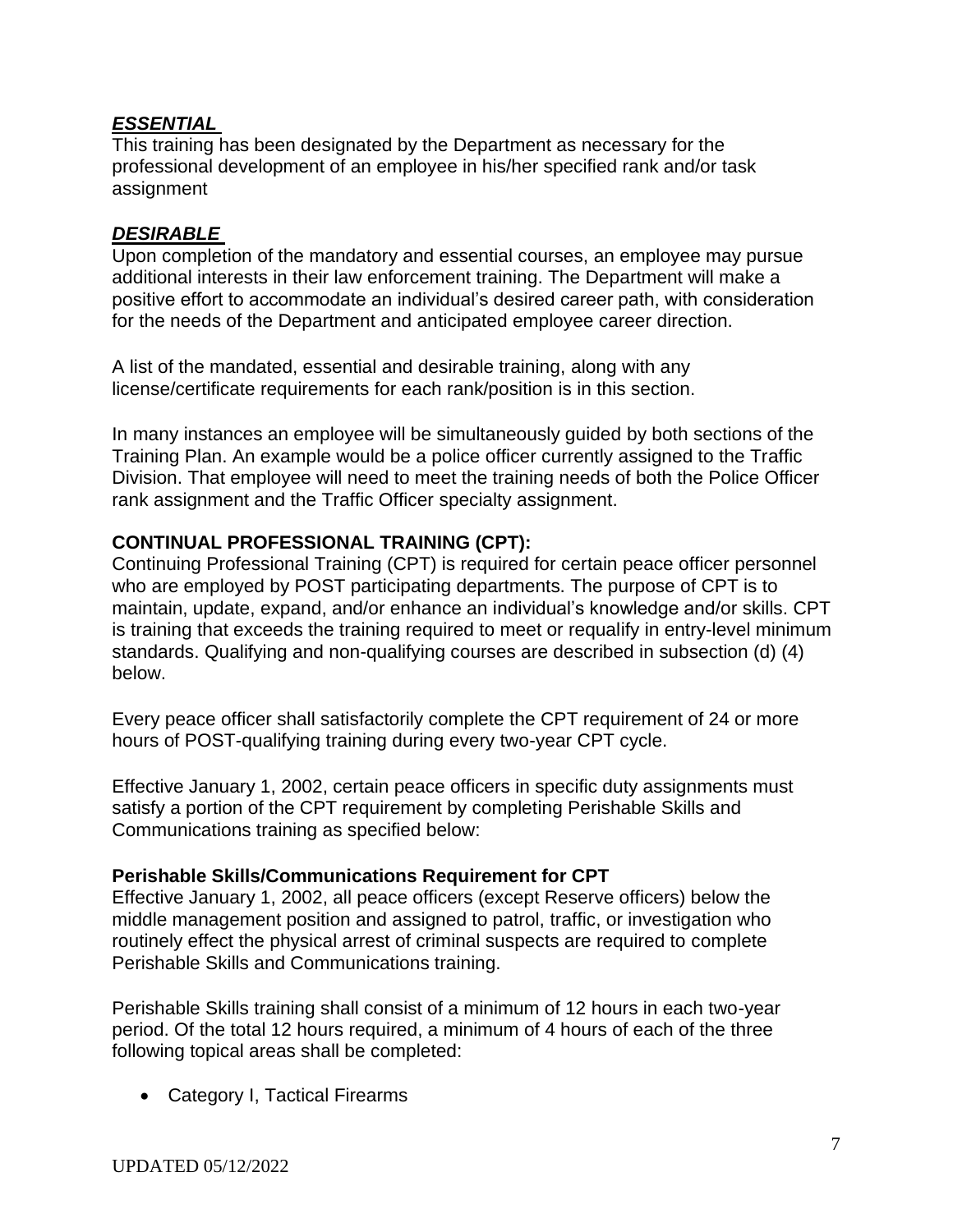- Category II, -Driver Training/Awareness
- Category III, Arrest& Control
- Category IV, Strategic Communications

Communications training, either tactical, interpersonal or strategic, shall consist of a minimum of 2 hours in each two-year period. Reference Commission Procedure D-2 for minimum requirements. It is recommended that managers and executives complete, within their two-year compliance cycle, two hours of CPT devoted to updates in the perishable skills topical areas enumerated above.

#### **PROFESSIONAL CERTIFICATES**:

To qualify for award of certificates, applicants shall have completed combinations of education, training and experience as prescribed by the Commission.

- (a) Training Points: Twenty classroom hours of police training acknowledged by the Commission shall equal one training point. Such training must be conducted in a classroom or other appropriate site, in increments of two hours or more, taught by a qualified instructor, concluded with appropriate testing, and for which records are kept.
- (b) Education Points: One semester unit shall equal one education point and one quarter unit shall equal two-thirds of a point. Such units of credit shall have been awarded by an accredited community college, college, university, or until January 1, 1998, by a non-accredited, state-approved college that offers programs exclusively in criminal justice (refer to POST Regulation 1001(a) for definition of acceptable college education).
- (c) All education and training must be supported by copies of transcripts, diplomas and other verifying documents attached to the application for POST certificate. Units of credit transferred from one education institution to another must be documented by transcripts from both such educational institutions. When credit is awarded, it shall be counted for either training or education points, whichever is to the advantage of the applicant.
- (d) Training acquired in completing a certified Basic Course may be credited toward the number of training points necessary to obtain the Intermediate or Advanced Certificate. When education points as well as training points are acquired in completing the Basic Course, the applicant may select, without apportionment, the use of either the education points or the training points.
- (e) For the Regular or Specialized Certificate Programs, law enforcement experience in California as a full-time, paid peace officer shall be accepted for the full period of such experience.
- (f) In other law enforcement categories (e.g., out-of-state or military law enforcement experience) the required experience shall be accepted by the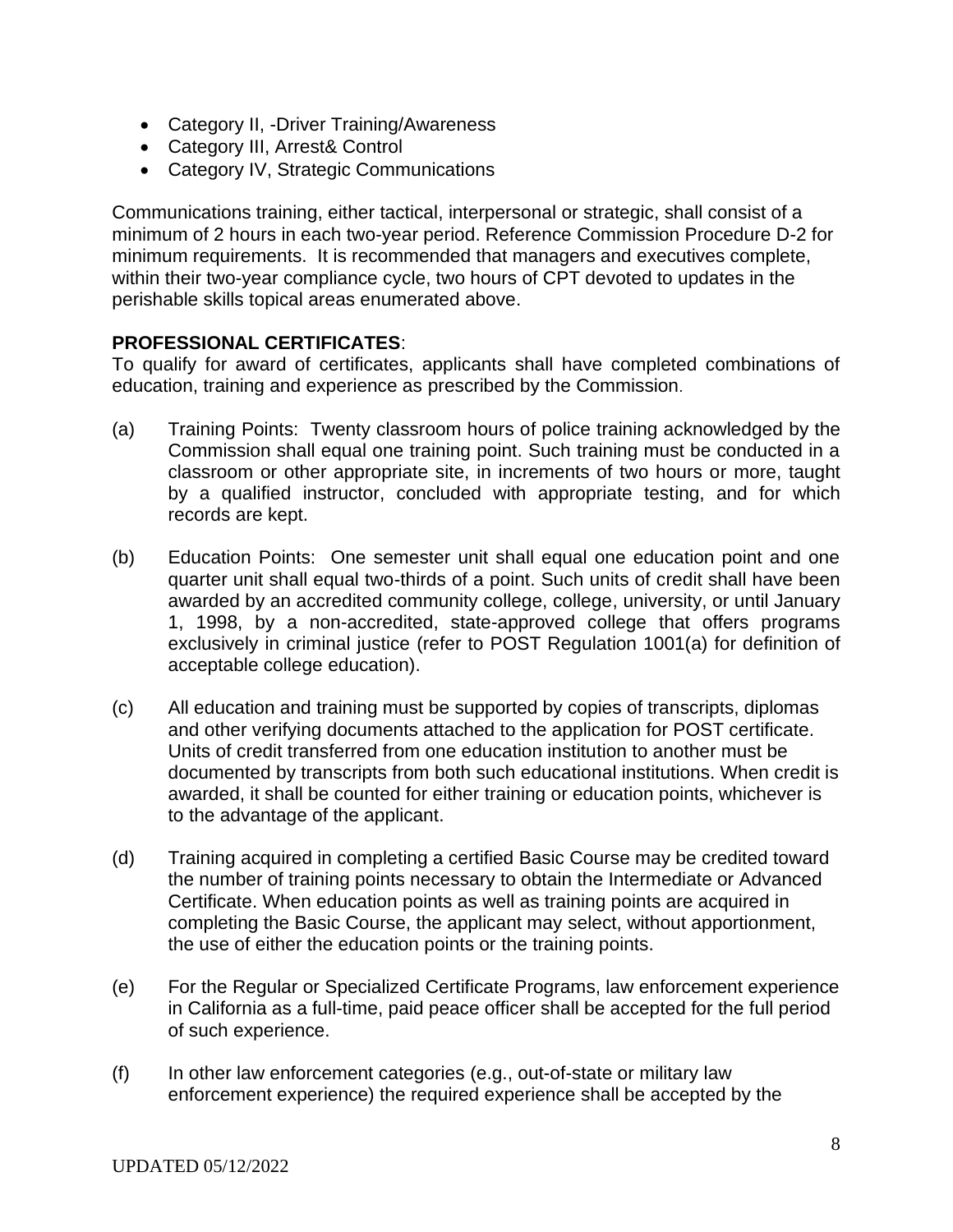Commission, not to exceed a maximum of five years. The experience must be documented and the name of the organization(s) indicated, years of service, duties performed, and types of responsibility.

(g) The Supervisory, Management, and Executive Certificates each require two years of satisfactory experience in the capacity designated in subparagraphs F-1-8(d), F-1-9(d) or F-1-10(d). Middle management experience shall be substitutable for supervisory experience. Department head experience may substitute for middle management or supervisory experience. An aggregate of four years' of experience (with at least two years of experience at the higher rank) is required to receive both the Supervisory and Management Certificates; an aggregate of six years' of experience (with at least two years of experience at the higher rank) is required for all three certificates to be awarded.

### **Basic Certificate:**

If employed after January 1, 1988, have satisfactorily completed the period of probation, of no less than one year, as attested to by the department head. An applicant must acquire the certificate upon completion of probation but within 24 months of date of hire. If the local probation period is 24 months, an additional 3 months shall be allowed for obtaining the certificate.

In addition to the requirements set forth in paragraphs 1-2, 1-3 and 1-4 of the P.O.S.T. Administrative Manual (PAM), the applicant for the award of the Regular or Specialized Basic Certificate must:

(a) If employed after January 1, 1988, have satisfactorily completed the period of probation, of no less than one year, as attested to by the department head. An applicant must acquire the certificate upon completion of probation but within 24 months of date of hire. If the local probation period is 24 months, an additional 3 months shall be allowed for obtaining the certificate. For officers employed before January 1, 1988, they must have completed a period of satisfactory service of no less than one year. The Executive Director shall have the authority to determine the manner in which the time periods are calculated, when there is change of employers, injury, illness, or other such extraordinary circumstances over which the applicant or department may have little or no control.

(b) Have satisfactorily met the appropriate POST Basic Course training requirement.

The certificate shall include the applicant's name and experience category of the employing agency

### **Intermediate Certificate:**

In addition to the requirements set forth in paragraphs 1-2, 1-3 and 1-4 of the P.O.S.T. Administrative Manual, the applicant for the award of the Regular or Specialized Intermediate Certificate must: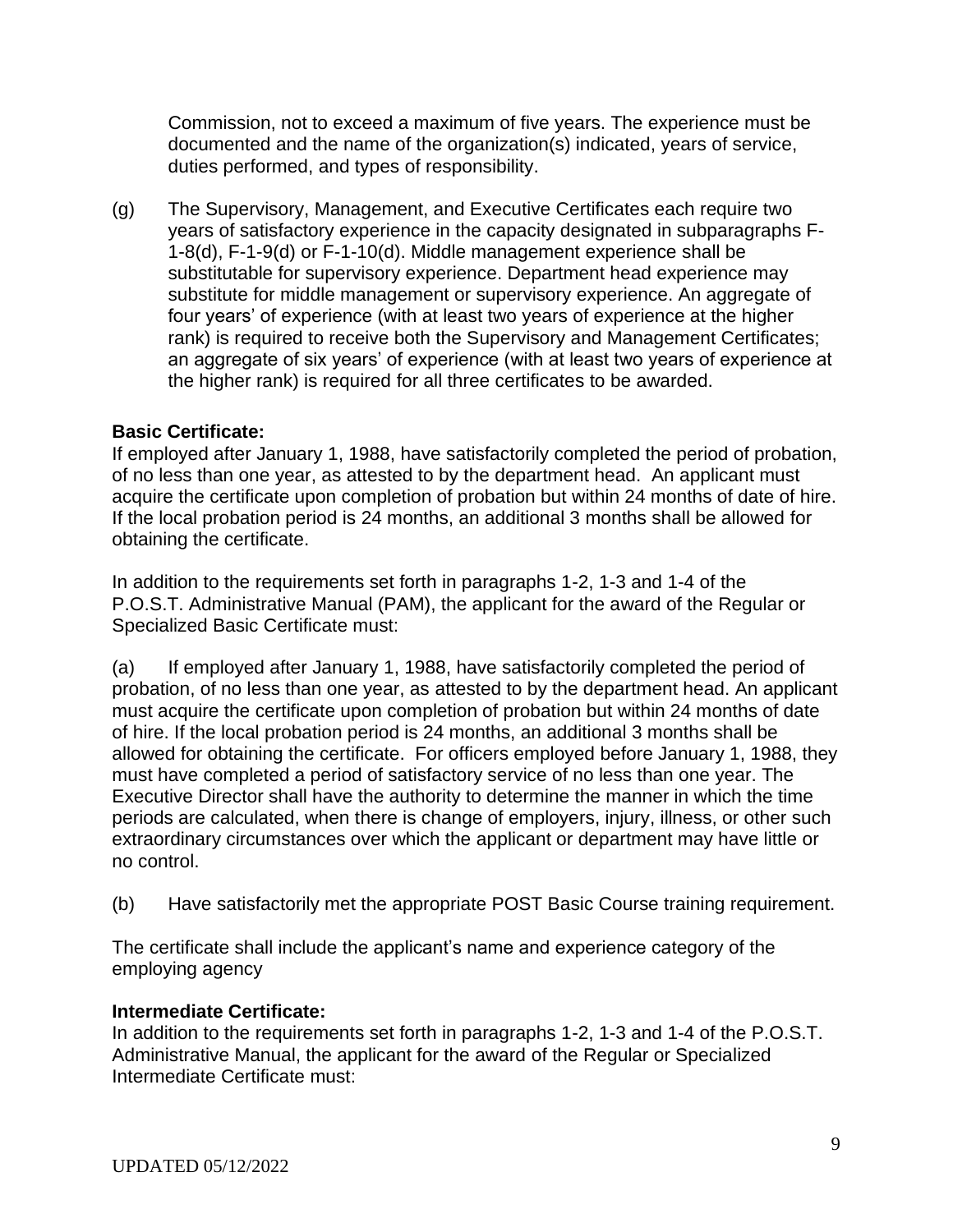- (a) Possess or be eligible to possess a basic certificate; and
- (b) Satisfy the prerequisite basic course training requirement as described in PAM, Section 1005(a), and have acquired the training and education points and/or the college degree designated and the prescribed years of law enforcement experience in one of the following combinations:

| (c)                                                     |    |    |    |                 |                        |
|---------------------------------------------------------|----|----|----|-----------------|------------------------|
| Minimum<br>Training<br><b>Points</b><br>Required        | 15 | 30 | 45 |                 |                        |
| Minimum<br>Education<br>Points or<br>Degree<br>Required | 15 | 30 | 45 | AA/AS<br>Degree | <b>BA/BS</b><br>Degree |
| Years of Law<br>Enforcement<br>Experience<br>Required   | 8  | 6  | 4  | 4               | $\overline{2}$         |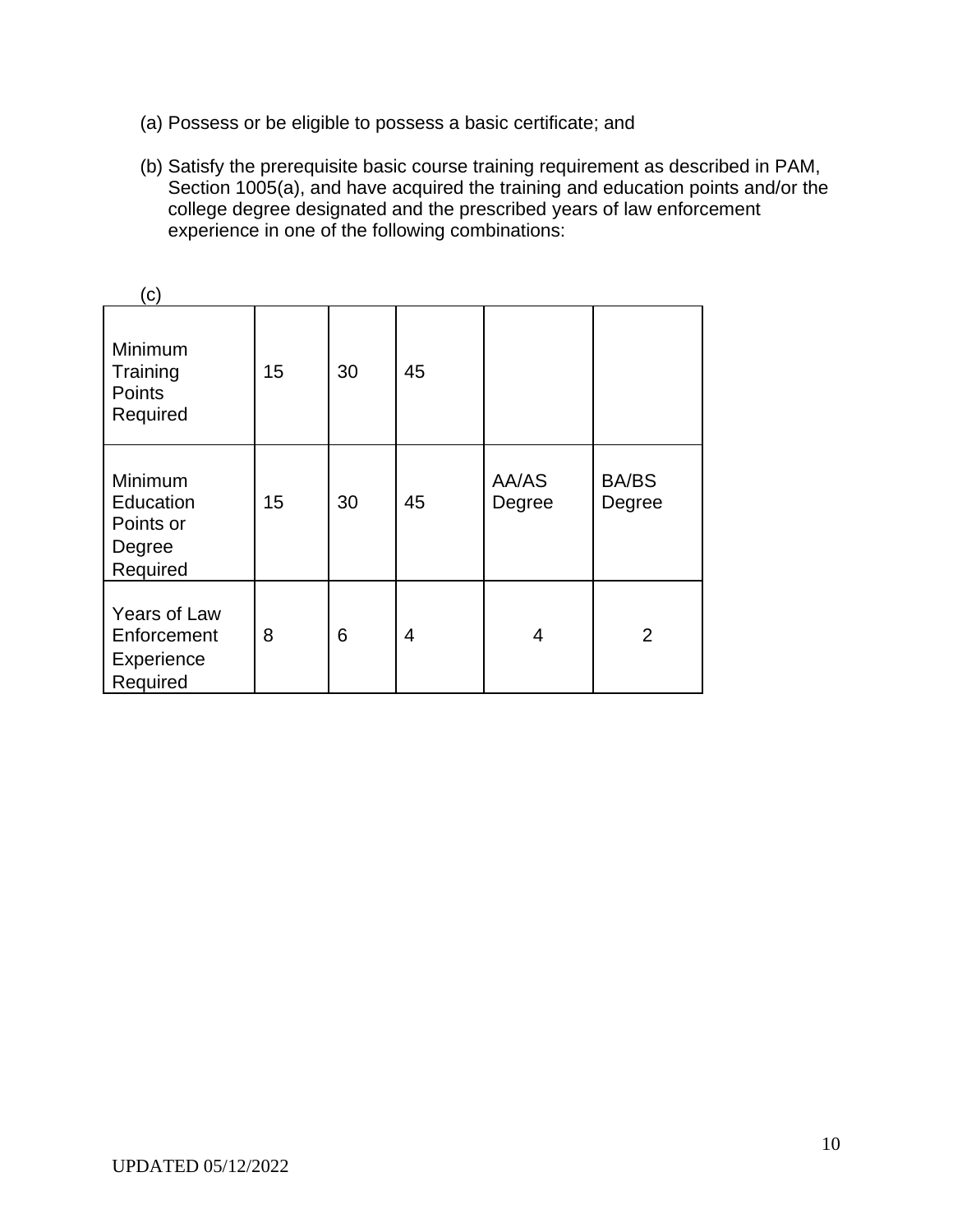### **Advanced Certificate**:

In addition to the requirements set forth in paragraphs 1-2, 1-3 and 1-4 of the P.O.S.T. Administrative Manual, the applicant for the award of the Regular or Specialized Advanced Certificate must:

(a) Possess or be eligible to possess an intermediate certificate; and

(b) Satisfy the prerequisite basic course training requirement and have acquired the training and education points and/or the college degree designated and the prescribed years of law enforcement experience in one of the following combinations:

| Minimum<br>Training<br>Points<br>Required               | 30 | 45 |                 |                        |                          |
|---------------------------------------------------------|----|----|-----------------|------------------------|--------------------------|
| Minimum<br>Education<br>Points or<br>Degree<br>Required | 30 | 45 | AA/AS<br>Degree | <b>BA/BS</b><br>Degree | <b>Masters</b><br>Degree |
| Years of Law<br>Enforcement<br>Experience<br>Required   | 12 | 9  | 9               | 6                      | 4                        |

### **Supervisory Certificate**:

In addition to the requirements set forth in paragraphs 1-2, 1-3 and 1-4 of the P.O.S.T. Administrative Manual, the applicant for the award of the Regular or Specialized Supervisory Certificate must:

(a) Possess or be eligible to possess an intermediate certificate; and

(b) Have no less than 60 semester units (see subparagraph F-1-4.b.); and

(c) Satisfactorily meet the training requirement of the Supervisory Course; and

(d) Have served satisfactorily for a period of two years as a first-level supervisor, middle manager, assistant department head, or department head as defined, respectively, in Sections 1001 (n), (s), (f), and (l) of the Regulations. The certificate shall include the applicant's name, official title and name of employing jurisdiction or agency.

### **Management Certificate**:

In addition to the requirements set forth in paragraphs, 1-2, 1-3 and 1-4 of the P.O.S.T. Administrative Manual, the applicant for the award of the Regular or Specialized Management Certificate must: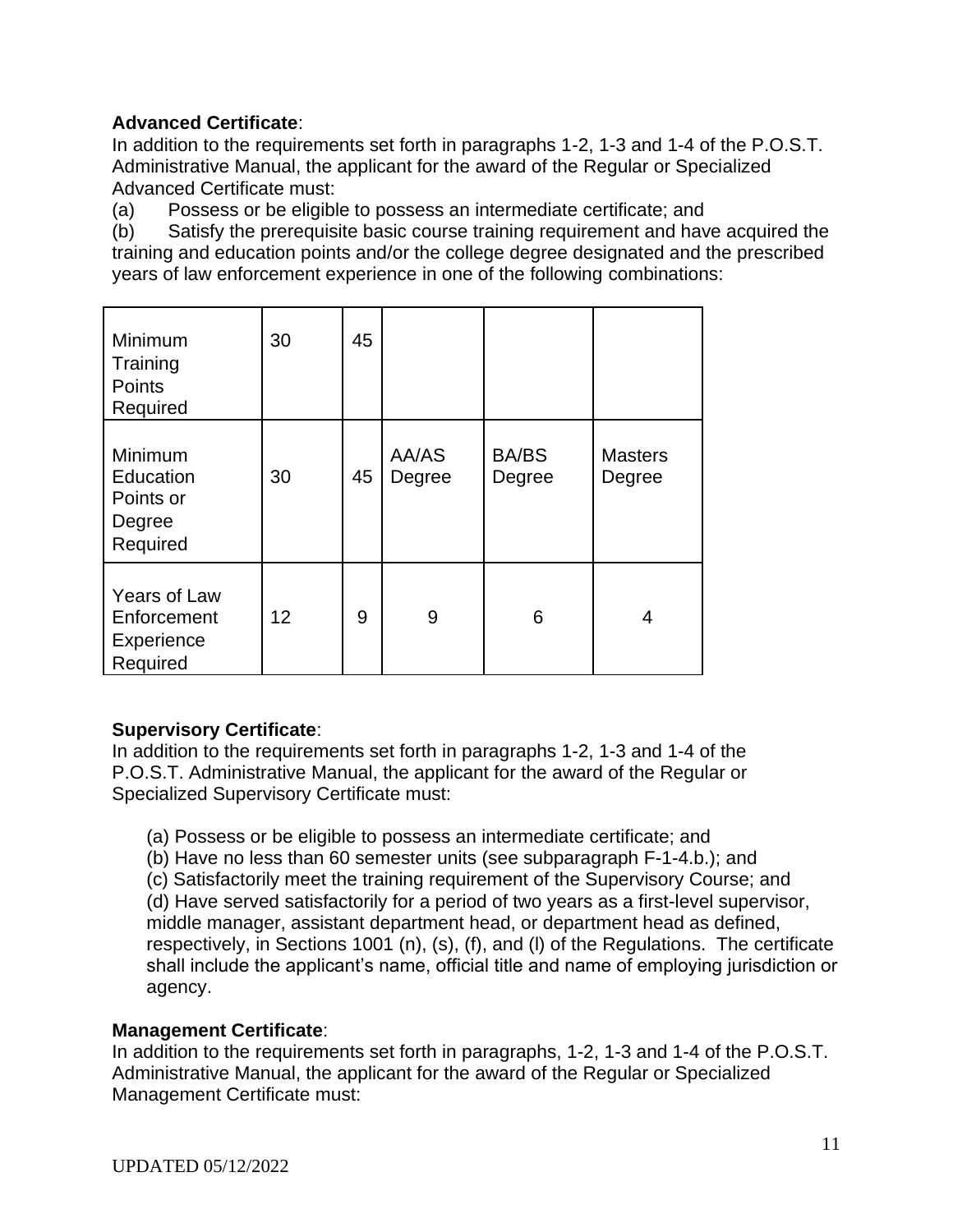(a) Possess or be eligible to possess an advanced certificate; and

(b) Have no less than 60 semester units and (see subparagraph F-1-4. b.);

(c) Satisfactorily meet the training requirement of the Management Course; and

(d) Have served satisfactorily for a period of two years as a middle manager, assistant department head, or department head as defined, respectively, in Sections 1001 (s), (f), and (l) of the Regulations.

The certificate shall include the applicant's name, official title and name of employing jurisdiction or agency. When a holder of a Management Certificate transfers as an assistant department head or middle manager to another jurisdiction, a new certificate may be issued upon request, as provided for in PAM, Section F-3, displaying the name of the new jurisdiction.

#### **Executive Certificate**:

In addition to the requirements set forth in paragraphs 1-2, 1-3 and 1-4 of the P.O.S.T. Administrative Manual, the applicant for the award of the Regular or Specialized Executive Certificate must:

(a) Possess or be eligible to possess an advanced certificate; and

(b) Have no less than 60 semester units (see subparagraph F-1-4. b.); and

(c) Satisfactorily meet the training requirements of the Executive Development Course; and

(d) Have served satisfactorily for a period of two years as a department head as defined in Section 1001 (l) of the Regulations.

The certificate shall include the applicant's name, official title and name of employing jurisdiction. When a holder of an Executive Certificate transfers as a department head to another jurisdiction, a new certificate may be issued upon request as provided for in PAM, Section F-3, displaying the name of the new jurisdiction or agency.

#### **Records Supervisor Certificate**:

To be eligible for the award of a Records Supervisor Certificate, an applicant must:

(1) Currently be a records supervisor as defined in PAM, Section 1001(cc) and have been reported to POST in accordance with Regulation 1003, Notice of Appointment/Termination; and

(2) Have satisfactorily completed a probationary period established by the employing agency as a records supervisor; and

(3) Have a minimum of two years of satisfactory service with the employing agency as a records supervisor; and

(4) Have graduated high school or passed the General Education Development Test (GED); and

(5) Have been trained in accordance with the minimum training standards described in PAM Section 1005(h)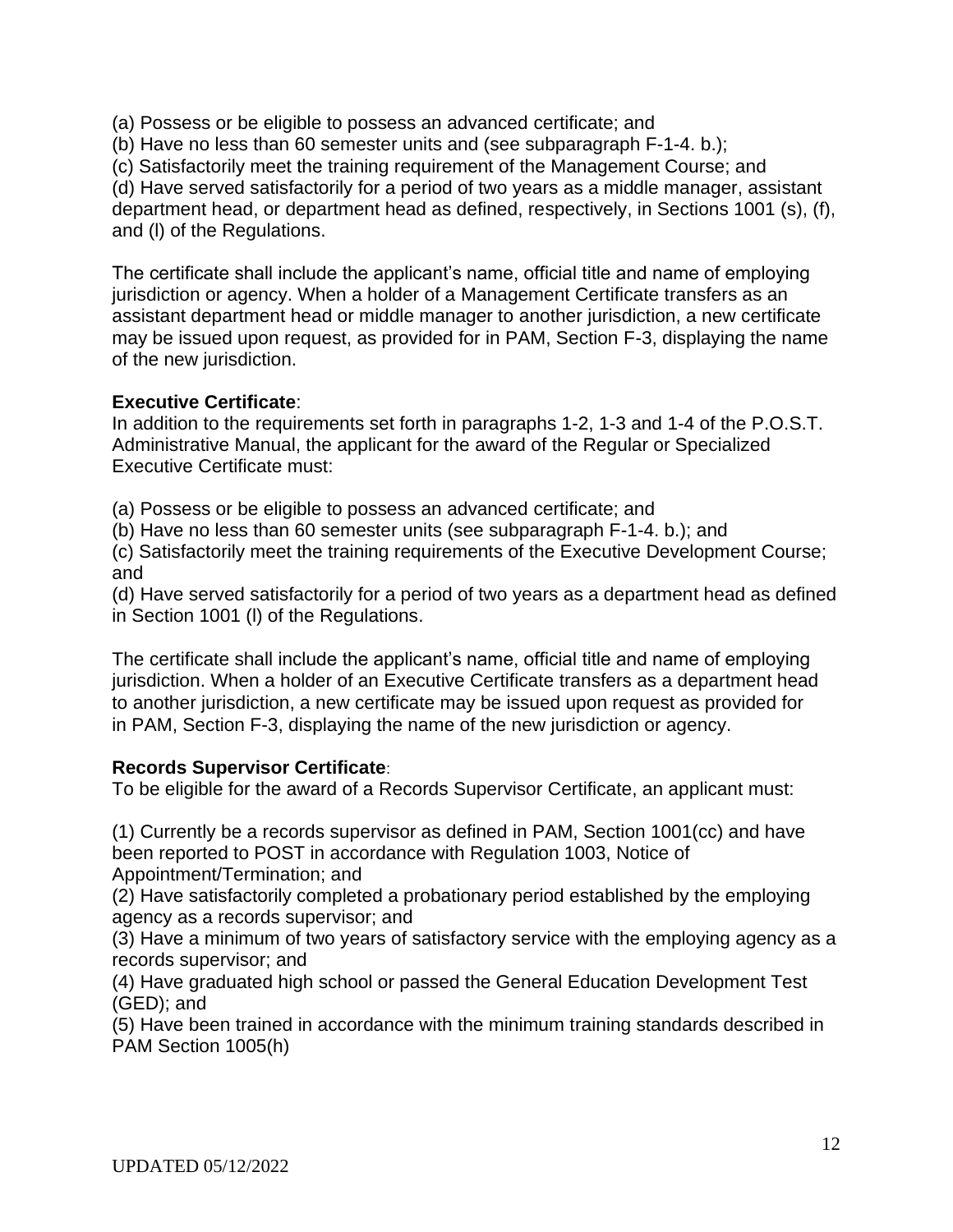**ANNUAL REVIEW**: The department's Training Division will conduct regular assessments of the training-needs of the Police Department. It is the responsibility of the Training Division to maintain, review and update the Training Plan on an annual basis.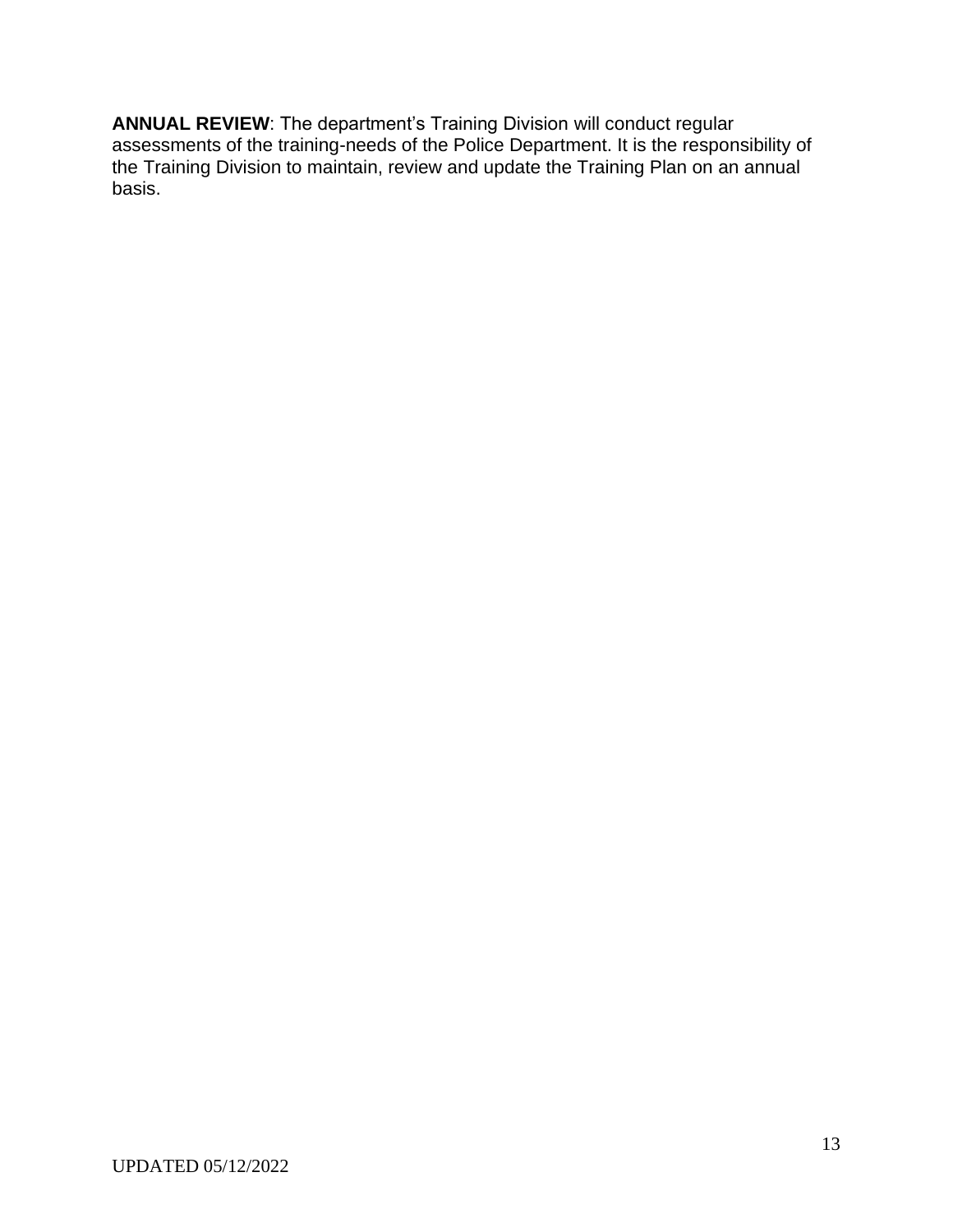**Rank/Position Assignment-Sworn Personnel** 

- **CHIEF OF POLICE**
- **CAPTAIN**
- **SERGEANT**
- **POLICE CORPORAL**
- **POLICE OFFICER**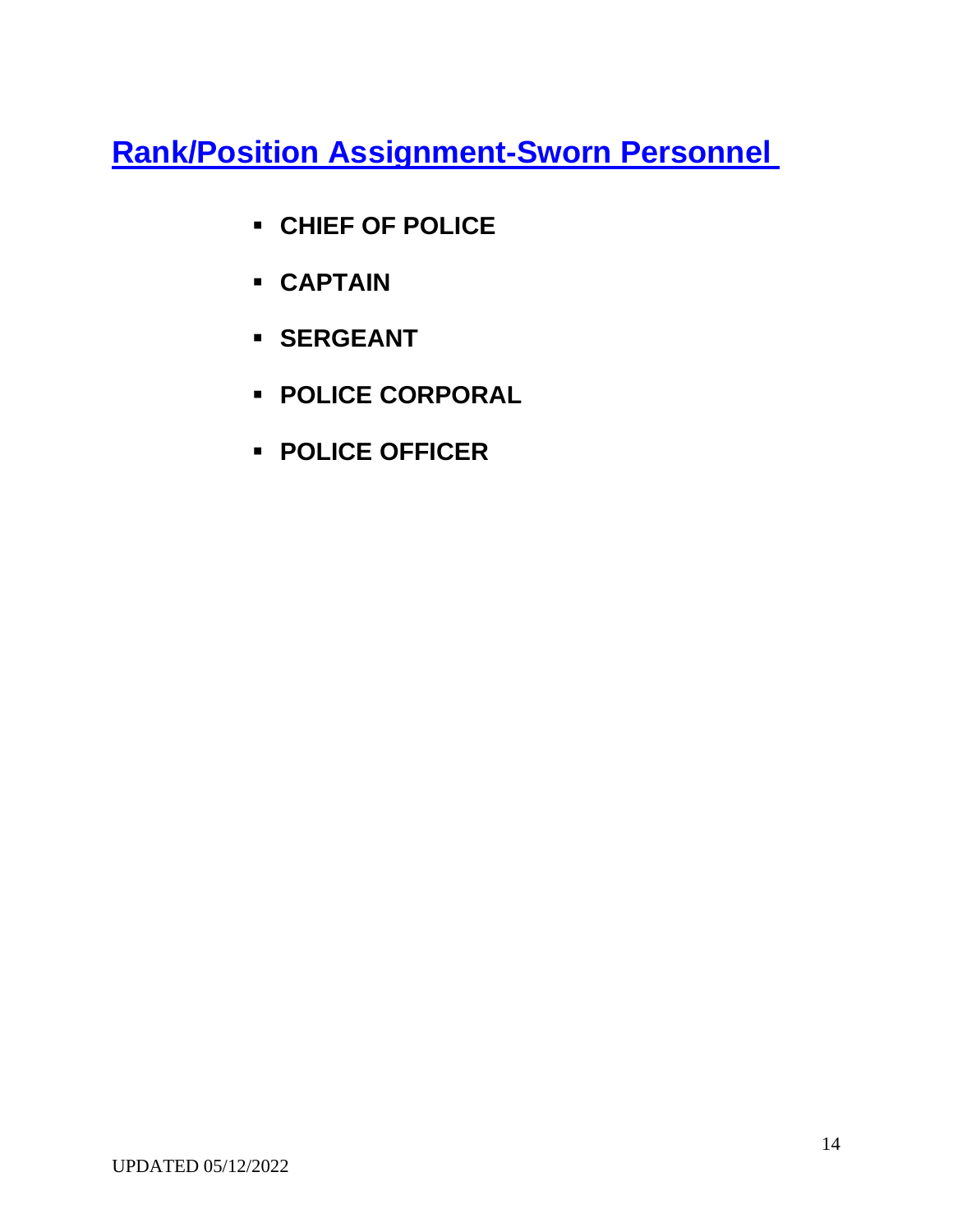# **CHIEF OF POLICE**

# **Standard Training Requirements**

# **MANDATED TRAINING:**

## **Executive Development Course Part 1 & 2**

Initial Training: Within 1 year of appointment Recertification: Not required

## **City of Gonzales Sexual Harassment Training (Gov. Code 12950.1)**

Initial Training: Within 1 year of appointment Recertification: Every 2 years

### **Management Class**

Initial Training: Within 1 year of middle management appointment Recertification: Not required

### **Racial Profiling Refresher**

Initial Training: Within 1 year of appointment Recertification: 2 hours every 5 five years

## **CLETS / NCIC -Full Access Operator**

Initial Training: During Orientation Phase Qualification: 1 time per year

### **Range Qualification**-**Pistol**

Initial Training: Within orientation Recertification: 1 time per year

### **Emergency Management System/ Incident Command**

Initial Training: Within 1 year of appointment, EMS 700, 100, 300, 200, 400 Recertification: Not required

## **Continuing Professional Training (P.O.S.T.)**

24 hours of training every 2 years County Chief Seminar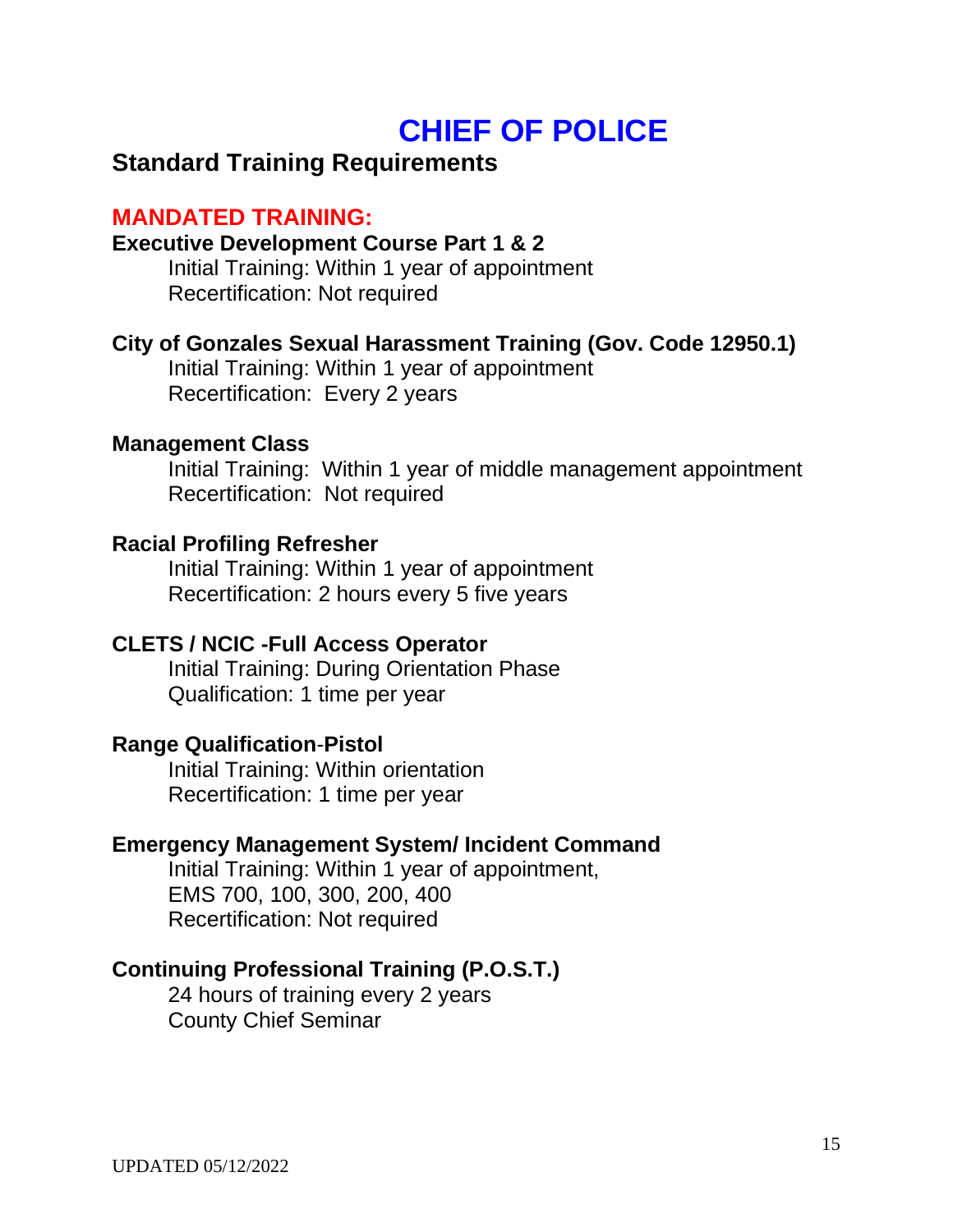## **ESSENTIAL TRAINING:**

### **California Police Chief's Conference**

Initial Training: Required Recertification: Annual

# **International Association of Police Chief's Conference**

Initial Training: Not required Recertification: Annual

# **DESIRABLE TRAINING:**

## **Bloodborne Pathogens (CAL-OSHA)**

Initial Training: Provided in Basic Academy Recertification: Annually

### **POST Command College**

Initial Training: Not required Recertification: Not required

### **FBI National Academy**

Initial Training: Not required Recertification: Not required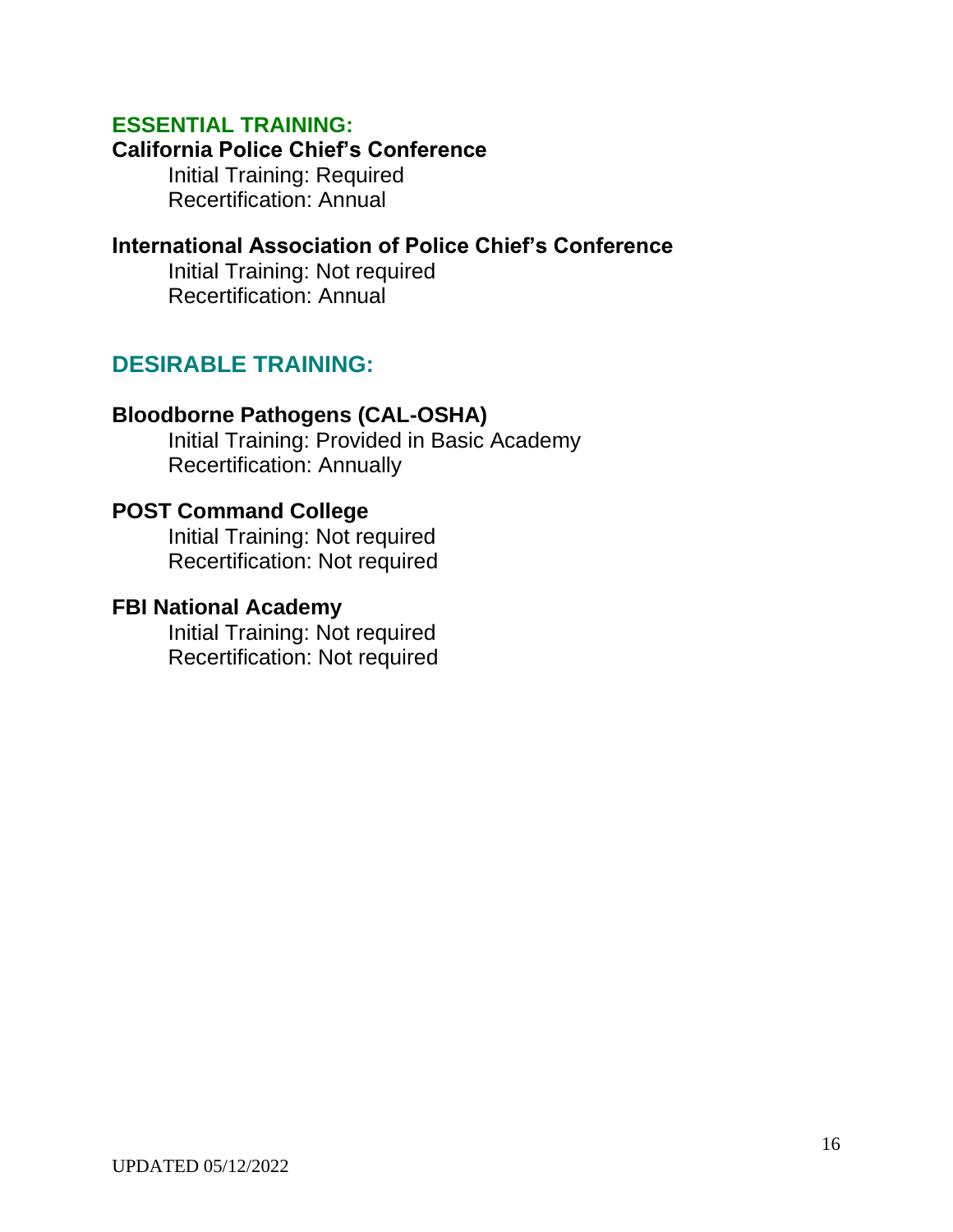# **CAPTAIN**

# **Standard Training Requirements**

# **MANDATED TRAINING:**

## **Management Class**

First Required: Within 1 year of middle management appointment Recertification: Not required

# **City of Gonzales Sexual Harassment Training (Gov. Code 12950.1)**

Initial Training: Within 1 year of appointment Recertification: Every 2 years

## **Racial Profiling Refresher**

Initial Training: 1 year of appointment Recertification: 2 hours every 5 five years

# **CLETS/NCIC -Less than Full Access Operator**

Initial Training: During Orientation Phase Recertification: Every other year

## **Range Qualification**-**Pistol**

Initial Training: Within orientation period Recertification: 2 times per year

# **Emergency Management System/ Incident Command**

Initial Training: Within 1 year of appointment EMS 700, 100, 300, 200, 400 Recertification: Not required

# **Continuing Professional Training (P.O.S.T.)**

Recertification: 24 hours of training every 2 years (2 hours should be perishable skills)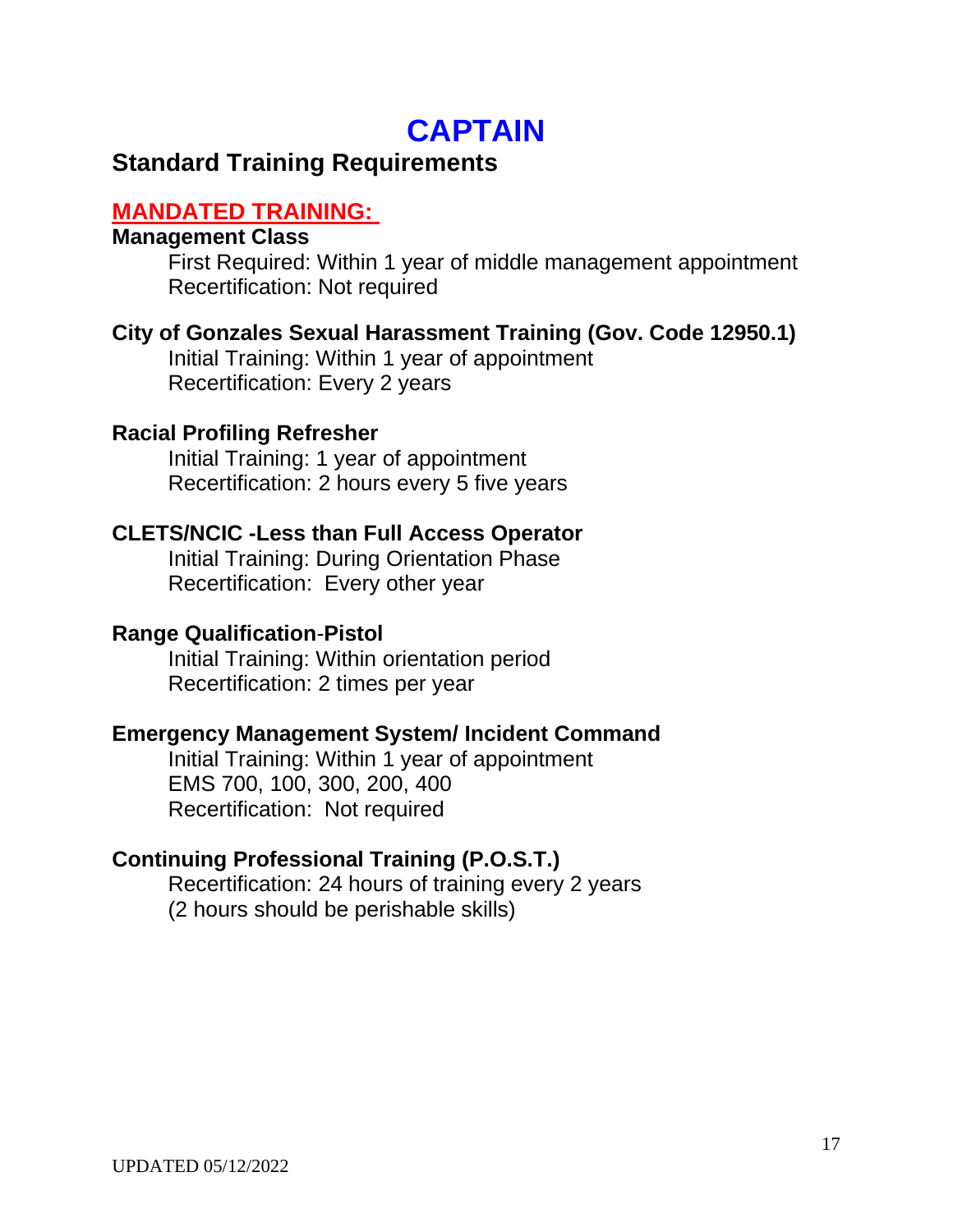# **ESSENTIAL TRAINING:**

### **Internal Affairs**

Initial Training: As soon as practical Recertification: Not required

### **Officer Involved Shooting Investigations-Management/Supervision**

Initial Training: As soon as practical Recertification: Not required

### **Budget Preparation Course**

Initial Training: As soon as practical Recertification: Not required

### **Worker's Compensation/ Disability Retirement Issues**

Initial Training: As soon as practical Recertification: Not required

## **DESIRABLE TRAINING:**

### **Bloodborne Pathogens (CAL-OSHA)**

Initial Training: Provided in Basic Academy Recertification: Annually

### **Executive Development Course**

Initial Training: Not required Recertification: Not required

### **California Police Chief's Conference**

Initial Training: As assigned Recertification: Not required

### **POST Command College**

Initial Training: Not required Recertification: Not required

### **First Aid/CPR**

Initial Training: Within 1 year of appointment Recertification: Every 2 years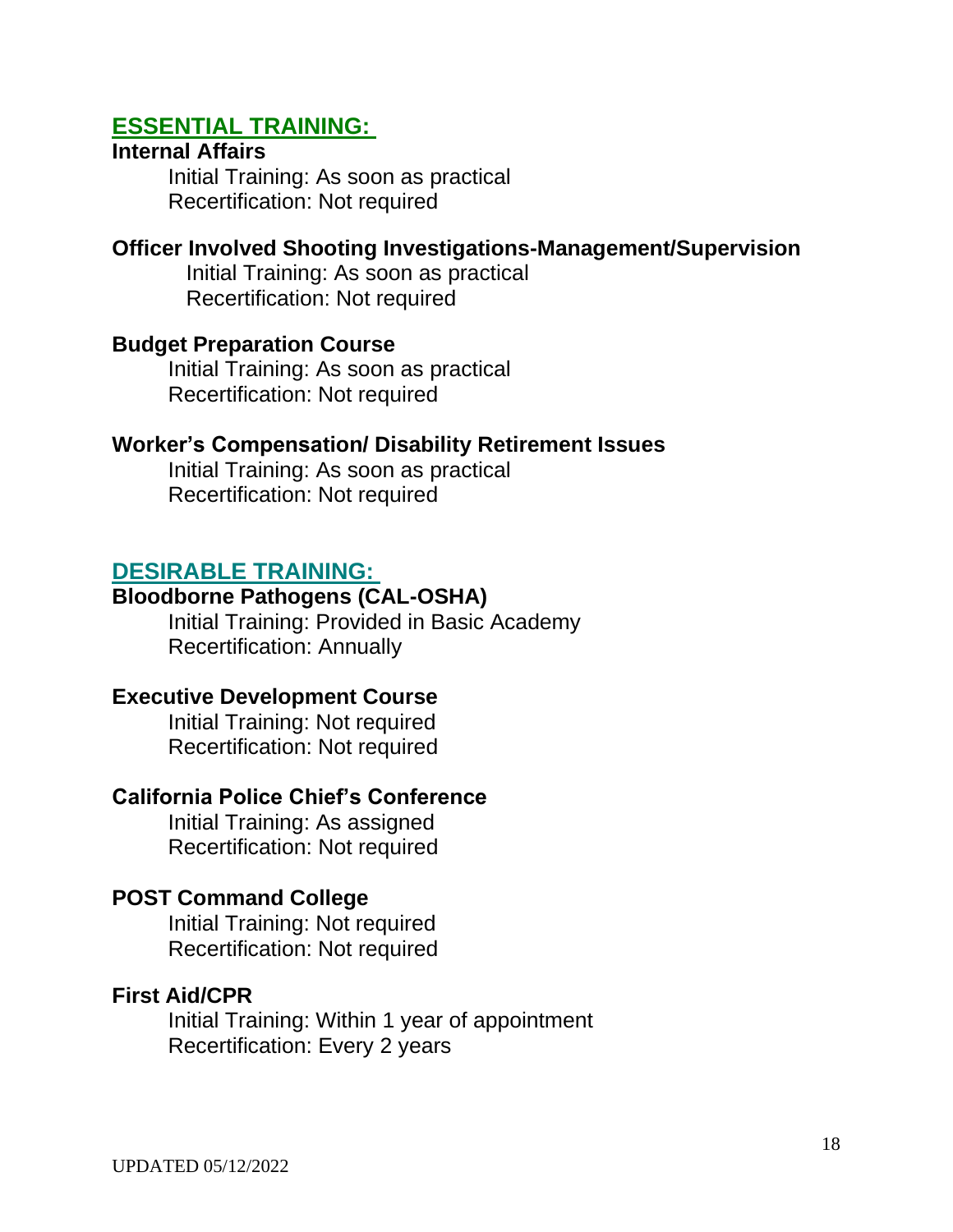# **SERGEANT**

# **Standard Training Requirements:**

# **MANDATED TRAINING:**

## **Supervisory Course**

Initial Training: Within 1 year of appointment Recertification: Not required

# **City of Gonzales Sexual Harassment Training (Gov. Code 12950.1)**

Initial Training: Within 1 year of appointment Recertification: 2 hours every 2 years

### **First Aid/CPR**

Initial Training: Within 1 year of appointment Recertification: Every 2 years

# **Bloodborne Pathogens (CAL-OSHA)**

Initial Training: Provided in Basic Academy Recertification: Annually

## **Respiratory Protection Program (CAL-OSHA)**

Initial Training: Upon issuance of respirator (gas mask) Recertification: Annually

## **CLETS/NCIC -Less than Full Access Operator**

Initial Training: During Orientation Phase Recertification: Every other year

## **Racial Profiling Update pursuant to 13519.4**

Initial Training: Within 5 years of appointment Recertification: 2 hours of training every 5 years P.O.S.T Learning Portal Bias & Racial Profiling-annually

## **Vehicle Pursuit Policy Review**

Initial Training: During Orientation Phase Recertification: Annually beginning of the fiscal year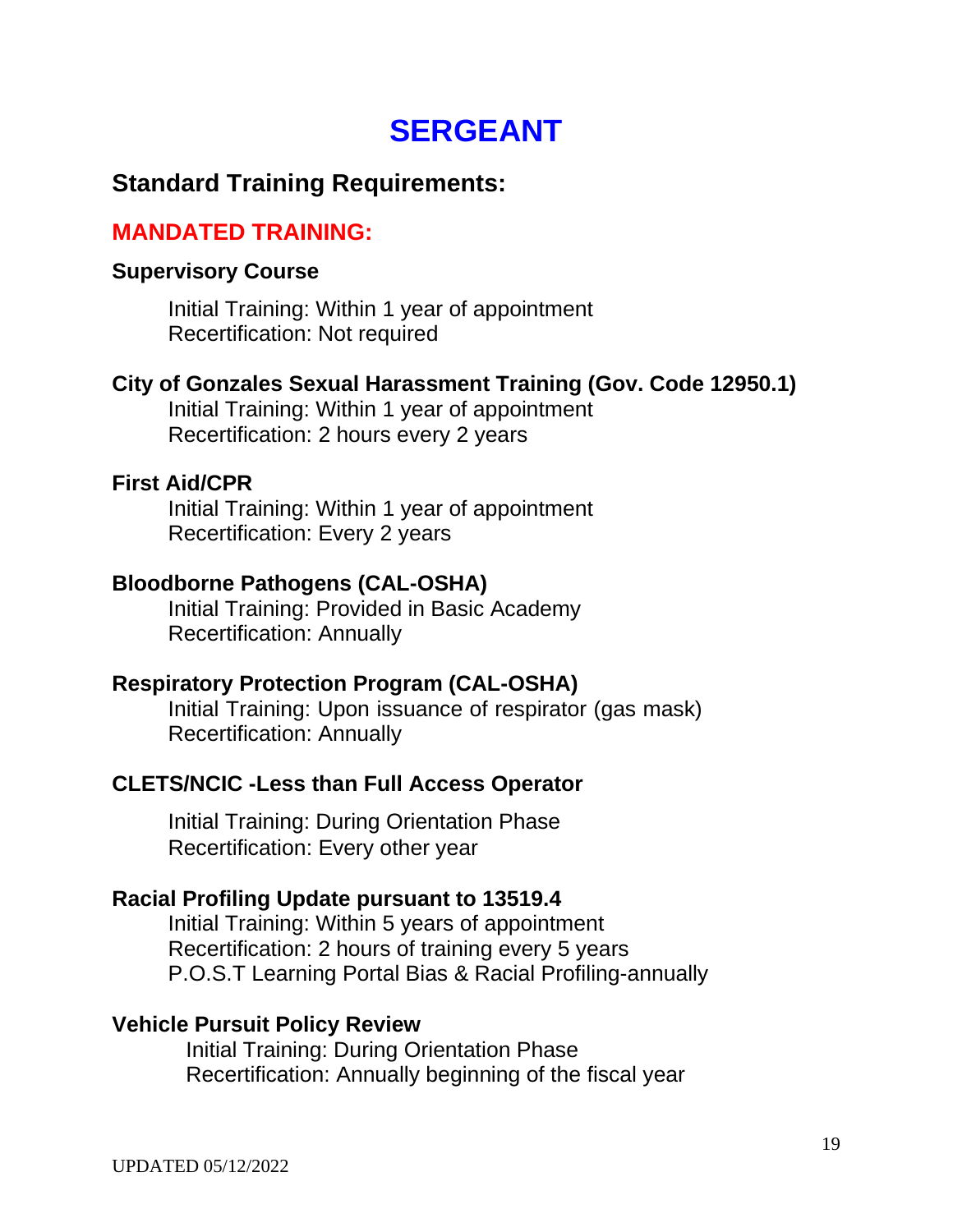## **Range Qualification-Pistol/Shot Gun**

Initial Training: During orientation phase Recertification: 2 times per year Recertification Shotgun: 1 Time per year Annual Policy Review 300-Use of Force, 305 Shooting Policy, 313 Firearms

### **Range Qualification-Rifle**

Initial Training: During Field Training Program Recertification: 1 time per year

### **Range Qualification-Less Lethal**

Initial Training: During Field Training Program Recertification: 1 time per year Annual Policy Review 310 Conducted Energy Devices

### **Emergency Management System/ Incident Command**

Initial Training: Within 1 year of appointment Recertification: Not required

## **Continuing Professional Training (P.O.S.T.)**

Recertification: 24 total hours every 2 years (14 hours must be perishable skills) Category I, Tactical Firearms Category II, -Driver Training/Awareness Category III, Arrest& Control Category IV, Strategic Communications

### **ESSENTIAL TRAINING:**

# **Crisis Intervention Training (CIT) Academy Initial Training within 2 years Recertification Not required**  Annually P.O.S.T Learning Portal Mental Health: Responding to Individuals in Crisis De-escalation: Enhancing Strategies for everyday encounters Officer Wellness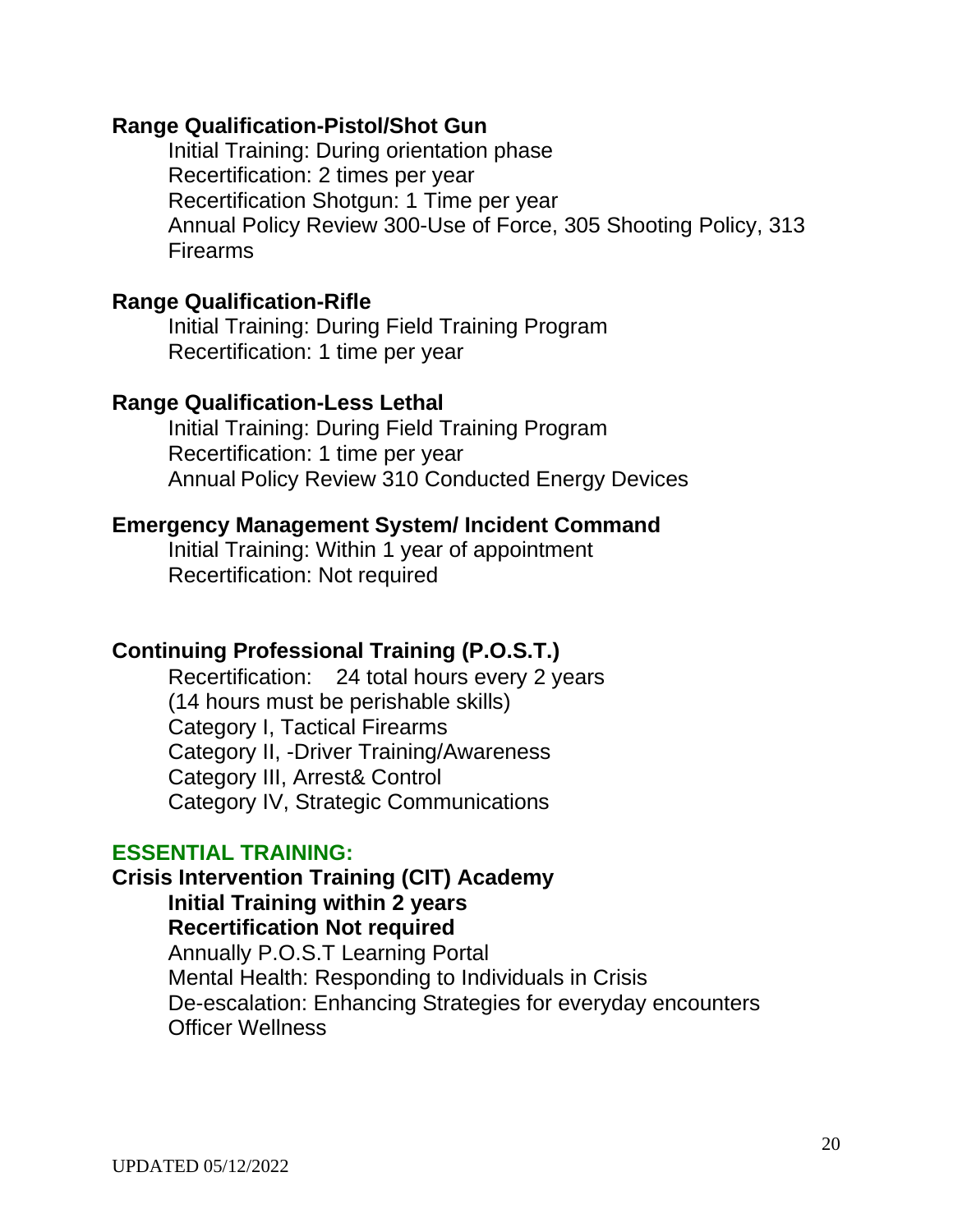### **Internal Affairs**

Initial Training: Within 1 year of appointment Recertification: Not required

### **Assertive Supervision**

Initial Training: Within 2 years of appointment Recertification: Not required

### **Elder/Dependent Adult Abuse**

Initial Training: Within 18 months of appointment Recertification: Not required

### **Officer Involved Shooting Investigations-Management/Supervision**

Initial Training: Within 2 years of appointment Recertification: Not required

### **Domestic Violence Update (P.O.S.T.) (Gov. 13519.4)**

Initial Training: Within 2 years of appointment Recertification: 2 hours of training every 2 years P.O.S.T Learning Portal every 2 years Domestic Violence Restraining Order (GVRO)

### **High Technology Crimes (P.O.S.T.)**

Initial Training: Within 18 months of appointment (2 Hrs.) Recertification: Not required

### **DESIRABLE TRAINING:**

### **Institute of Criminal Investigation (ICI)**

Initial Training within or as soon as practical Recertification Not Required

### **Background Investigation**

Initial Training: Not required Recertification: Not required

### **Interview and Interrogation**

Initial Training: Not required Recertification: Not required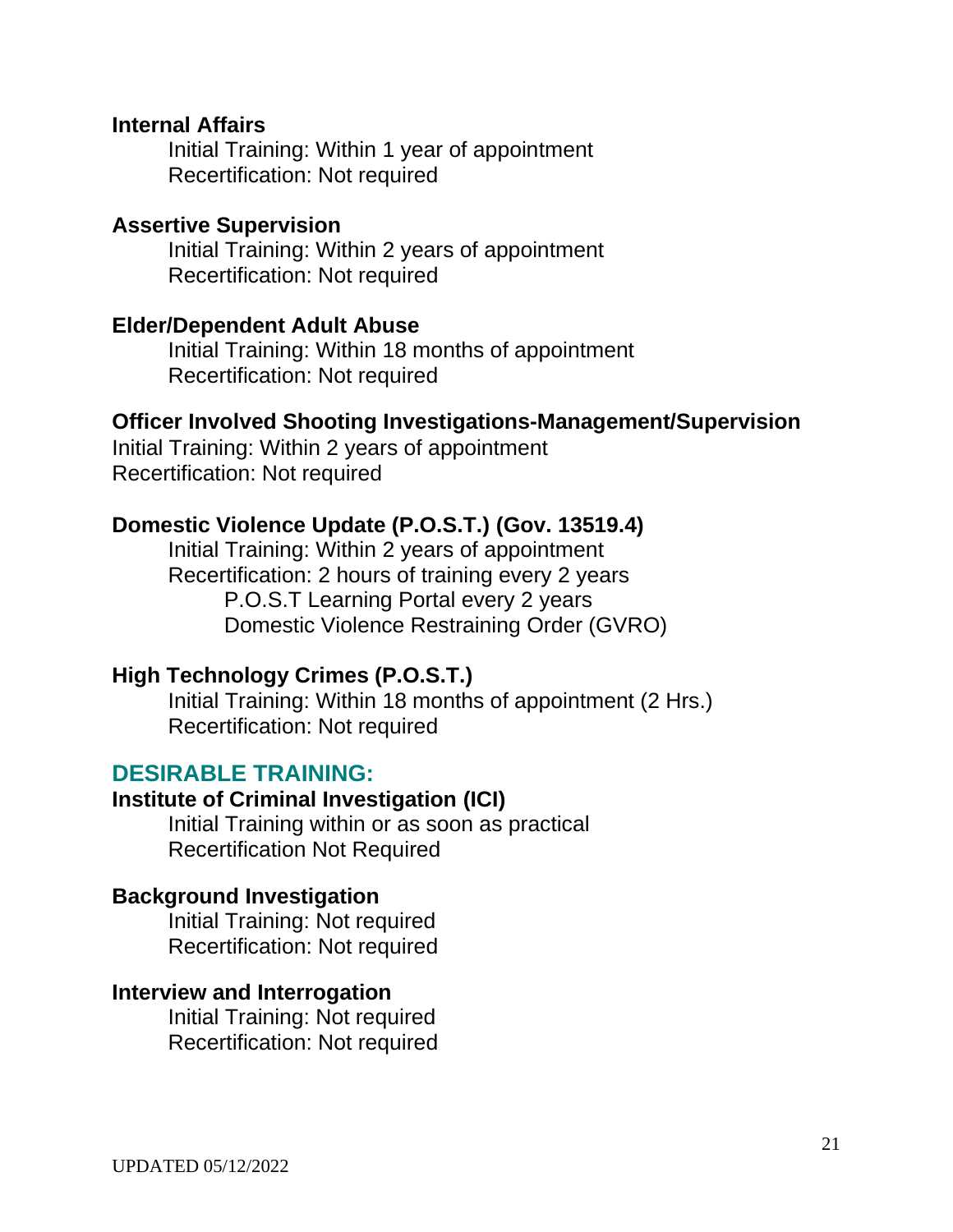## **Supervisory Leadership Institute**

Initial Training: Upon completion of 2 years of supervisory experience Recertification: Not required

## **Leadership and Accountability**

Initial Training: Not required Recertification: Not required

# **Legislative Legal Update**

Initial Training: Not required Recertification: Not required

# **Law Enforcement Response to Terrorism (LERT)**

Initial Training: Not required Recertification: Not required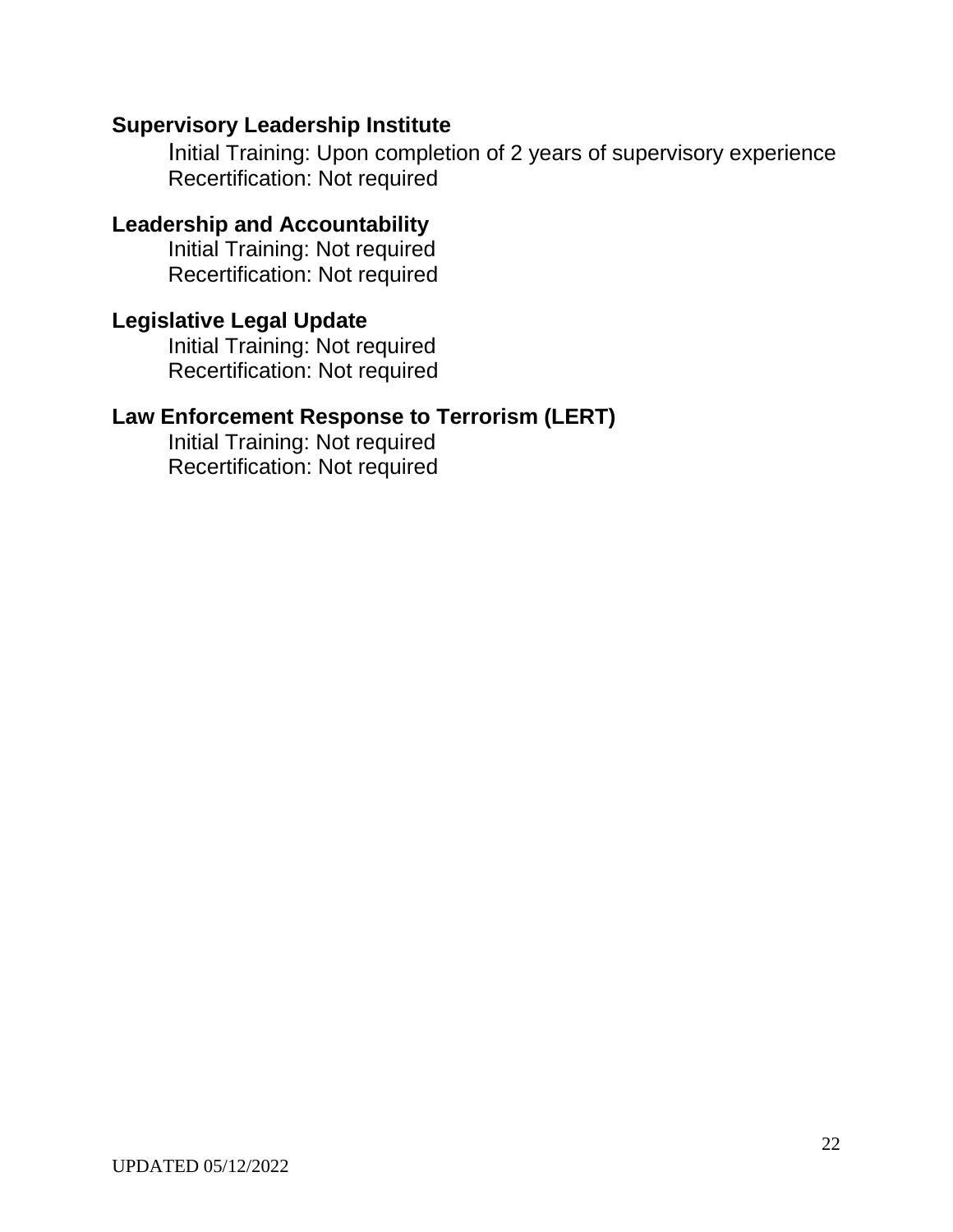# **POLICE CORPORAL**

# **MANDATED TRAINING:**

### **Supervisory Course**

Initial Training: Within 2 years of appointment Recertification: Not required

### **City of Gonzales Sexual Harassment Training (Gov. Code 12950.1)**

Initial Training: Within 1 year of appointment Recertification: 2 hours every 2 years

### **First Aid/CPR**

Initial Training: Within 1 year of appointment Recertification: Every 2 years

### **Bloodborne Pathogens (CAL-OSHA)**

Initial Training: Provided in Basic Academy Recertification: Annually

## **Respiratory Protection Program (CAL-OSHA)**

Initial Training: Upon issuance of respirator (gas mask) Recertification: Annually

## **CLETS/NCIC -Less than Full Access Operator**

Initial Training: During Orientation Phase Recertification: Every other year

### **Racial Profiling Update pursuant to 13519.4**

Initial Training: Within 5 years of appointment Recertification: 2 hours of training every 5 years P.O.S.T Learning Portal Bias & Racial Profiling-annually

### **Vehicle Pursuit Policy Review**

Initial Training: During Orientation Phase Recertification: Annually beginning of the fiscal year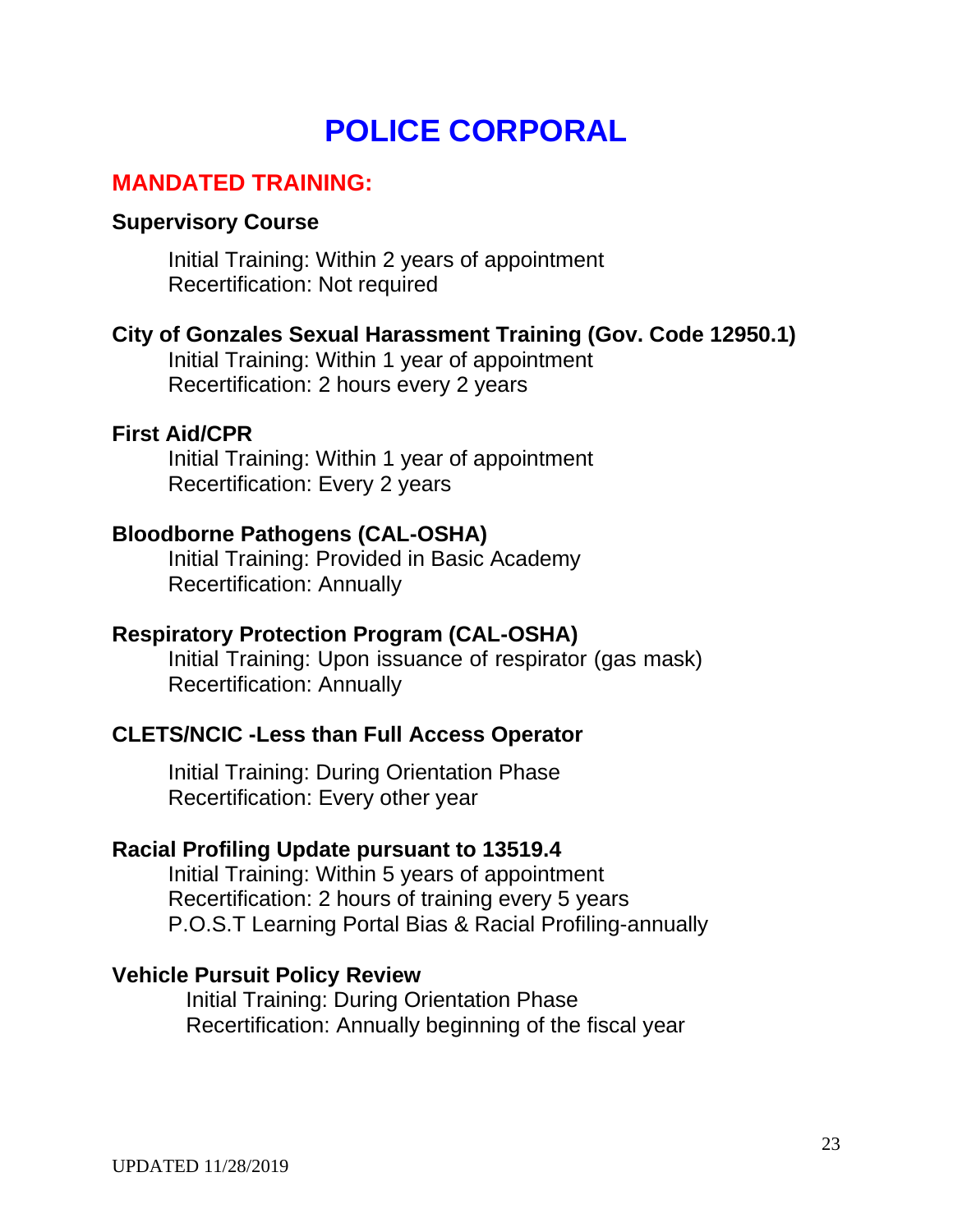### **Range Qualification-Pistol/Shot Gun**

Initial Training: During orientation phase Recertification: 2 times per year Recertification Shotgun: 1 Time per year Annual Policy Review 300-Use of Force, 305 Shooting Policy, 313 Firearms

### **Range Qualification-Rifle**

Initial Training: During Field Training Program Recertification: 1 time per year

### **Range Qualification-Less Lethal**

Initial Training: During Field Training Program Recertification: 1 time per year Annual Policy Review 310 Conducted Energy Devices

### **Emergency Management System/ Incident Command**

Initial Training: Within 1 year of appointment Recertification: Not required

## **Continuing Professional Training (P.O.S.T.)**

Recertification: 24 total hours every 2 years (14 hours must be perishable skills) Category I, Tactical Firearms Category II, -Driver Training/Awareness Category III, Arrest& Control Category IV, Strategic Communications

### **ESSENTIAL TRAINING:**

### **Crisis Intervention Training (CIT) Academy**

Initial Training within 2 years Recertification Not required Annually P.O.S.T Learning Portal Mental Health: Responding to Individuals in Crisis De-escalation: Enhancing Strategies for everyday encounters Officer Wellness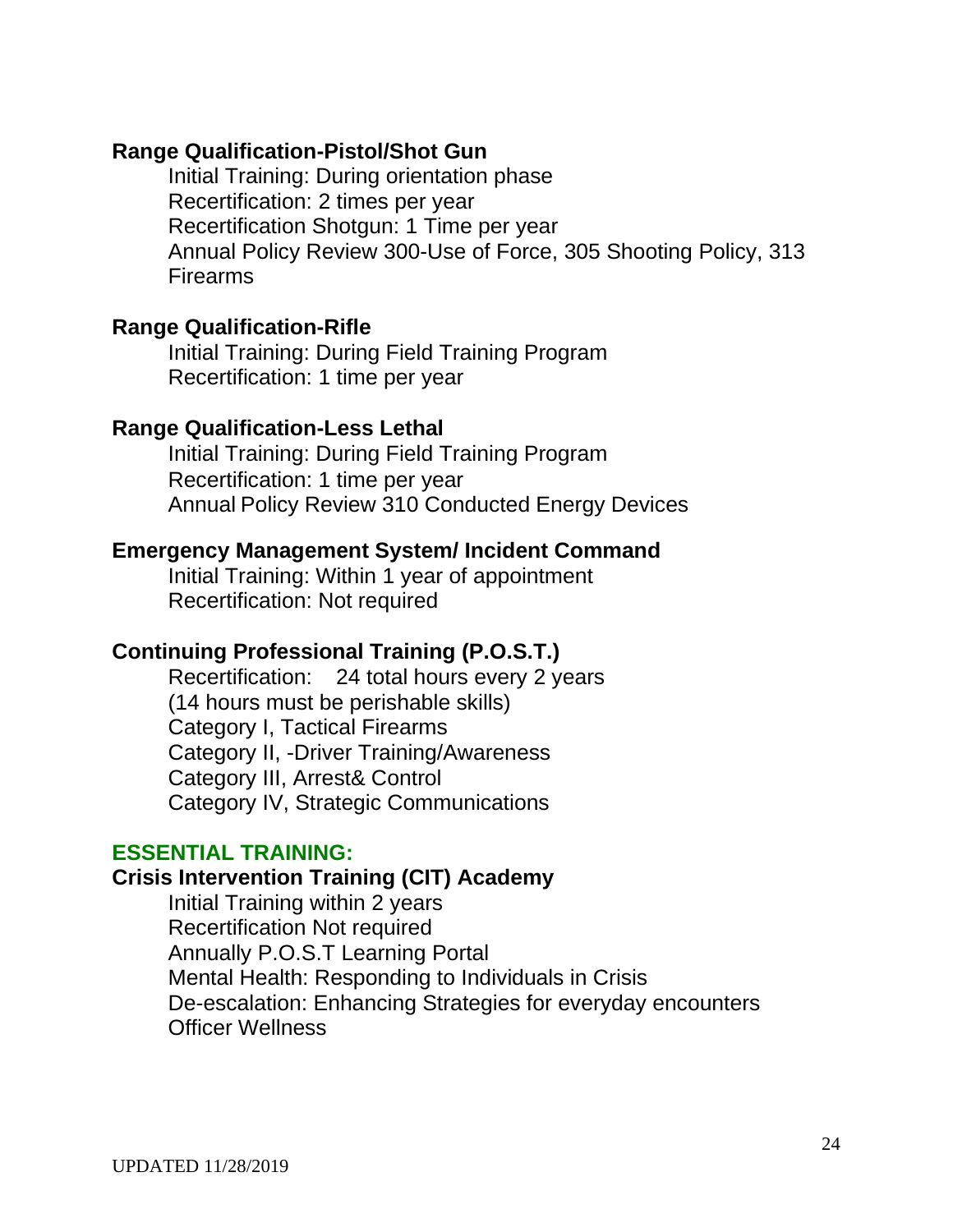### **Internal Affairs**

Initial Training: Within 1 year of appointment Recertification: Not required

### **Assertive Supervision**

Initial Training: Within 2 years of appointment Recertification: Not required

### **Elder/Dependent Adult Abuse**

Initial Training: Within 18 months of appointment Recertification: Not required

### **Officer Involved Shooting Investigations-Management/Supervision**

Initial Training: Within 2 years of appointment Recertification: Not required

### **Domestic Violence Update (P.O.S.T.)**

Initial Training: Within 2 years of appointment Recertification: 2 hours of training every 2 years P.O.S.T Learning Portal every 2 years Domestic Violence Restraining Order (GVRO)

### **High Technology Crimes (P.O.S.T.)**

Initial Training: Within 18 months of appointment (2 Hrs.) Recertification: Not required

### **DESIRABLE TRAINING:**

### **Background Investigation**

Initial Training: Not required Recertification: Not required

### **Institute of Criminal Investigation (ICI)**

Initial Training within or as soon as practical Recertification Not Required

#### **Interview and Interrogation**

Initial Training: Not required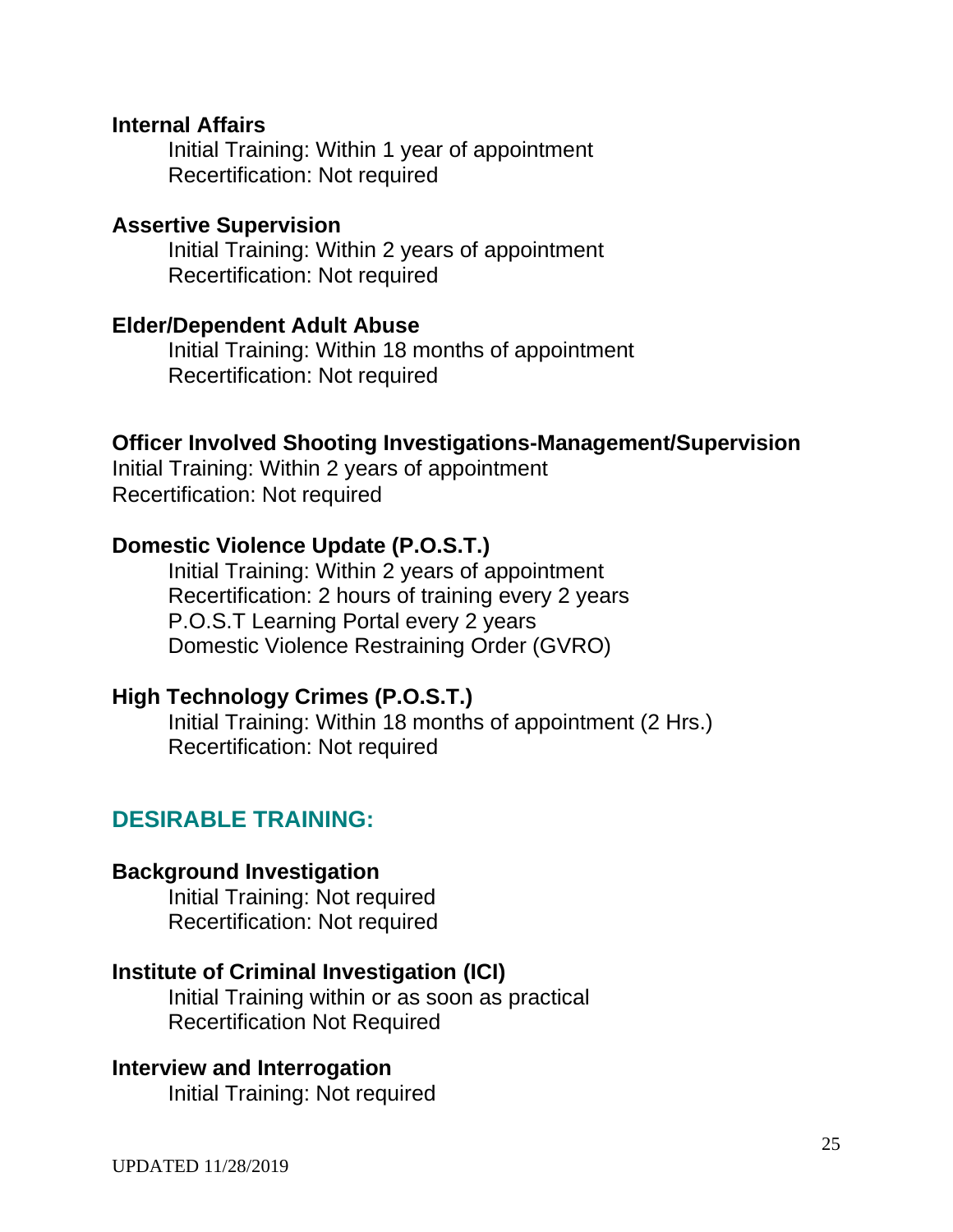Recertification: Not required

# **Supervisory Leadership Institute**

Initial Training: Upon completion of 2 years of supervisory experience Recertification: Not required

# **Leadership and Accountability**

Initial Training: Not required Recertification: Not required P.O.S.T LEARNING PORTAL-Officer in Charge every 2 years

# **Legislative Legal Update**

Initial Training: Not required Recertification: Not required

# **Law Enforcement Response to Terrorism (LERT)**

Initial Training: Not required Recertification: Not required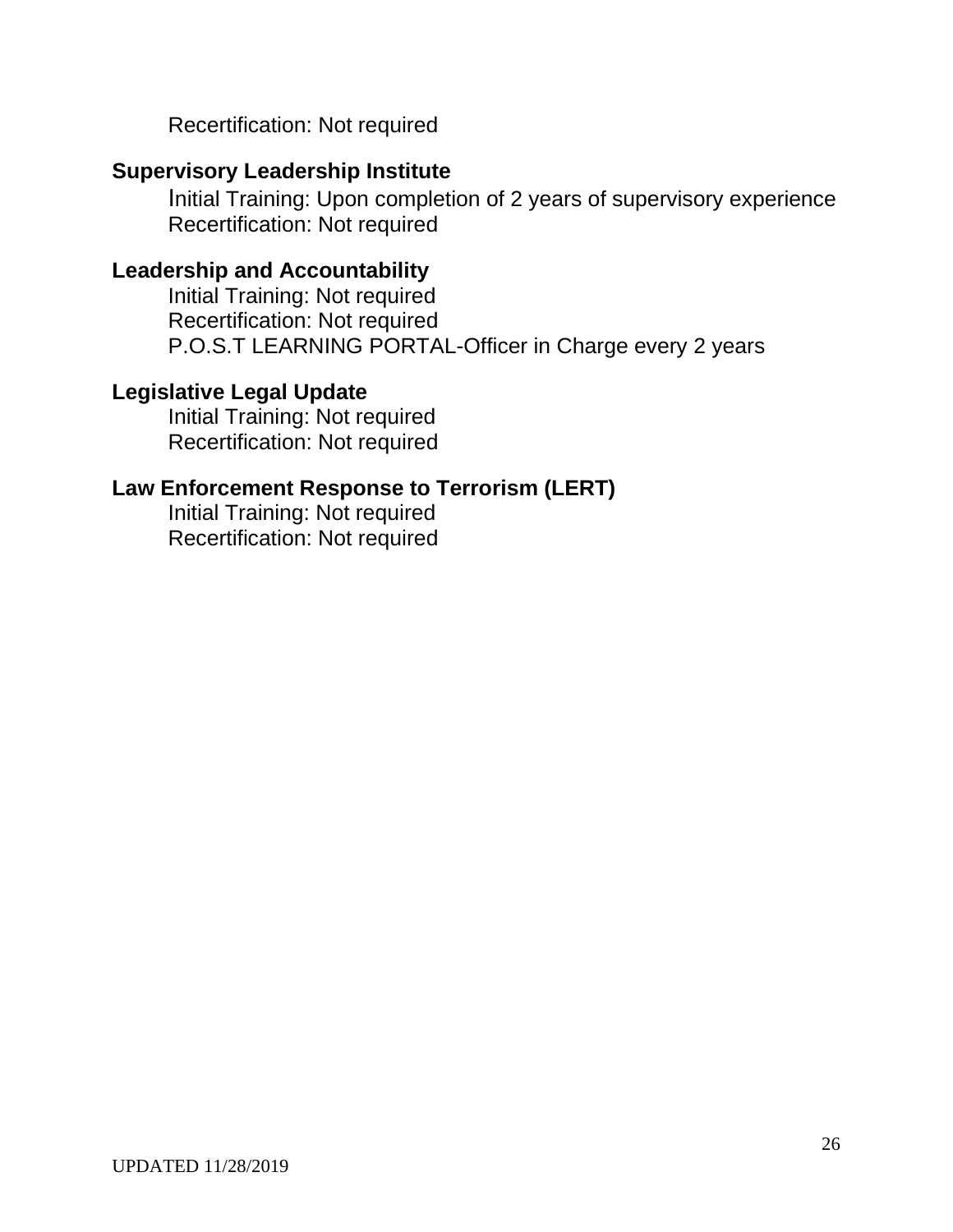# **POLICE OFFICER**

# **Standard Training Requirements**

# **MANDATED TRAINING:**

### **GONZALES Police Department Field Training Program**

Initial Training: Prior to solo patrol Recertification: Not required

### **City of GONZALES Sexual Harassment Training (Gov. Code 12950.1)**

Initial Training: Training offered by the City Recertification: 2 hours every 3 years

### **First Aid/CPR**

Initial Training: Within 1 year of appointment Recertification: Every 2 years

### **Bloodborne Pathogens (CAL-OSHA)**

Initial Training: Provided in Basic Academy Recertification: Annually

### **Respiratory Protection Program (CAL-OSHA)**

Initial Training: Upon issuance of respirator (gas mask) Recertification: Annually

### **Elder/Dependent Adult Abuse**

Initial Training: Within 18 months of appointment Recertification: Not required

## **Domestic Violence Update (P.O.S.T.)**

Initial Training: Within 2 years of appointment Recertification: 2 hours of training every 2 years P.O.S.T Learning Portal every 2 years Domestic Violence Restraining Order (GVRO)

## **CLETS/NCIC -Less than Full Access Operator**

Initial Training: During Orientation Phase Recertification: Every other year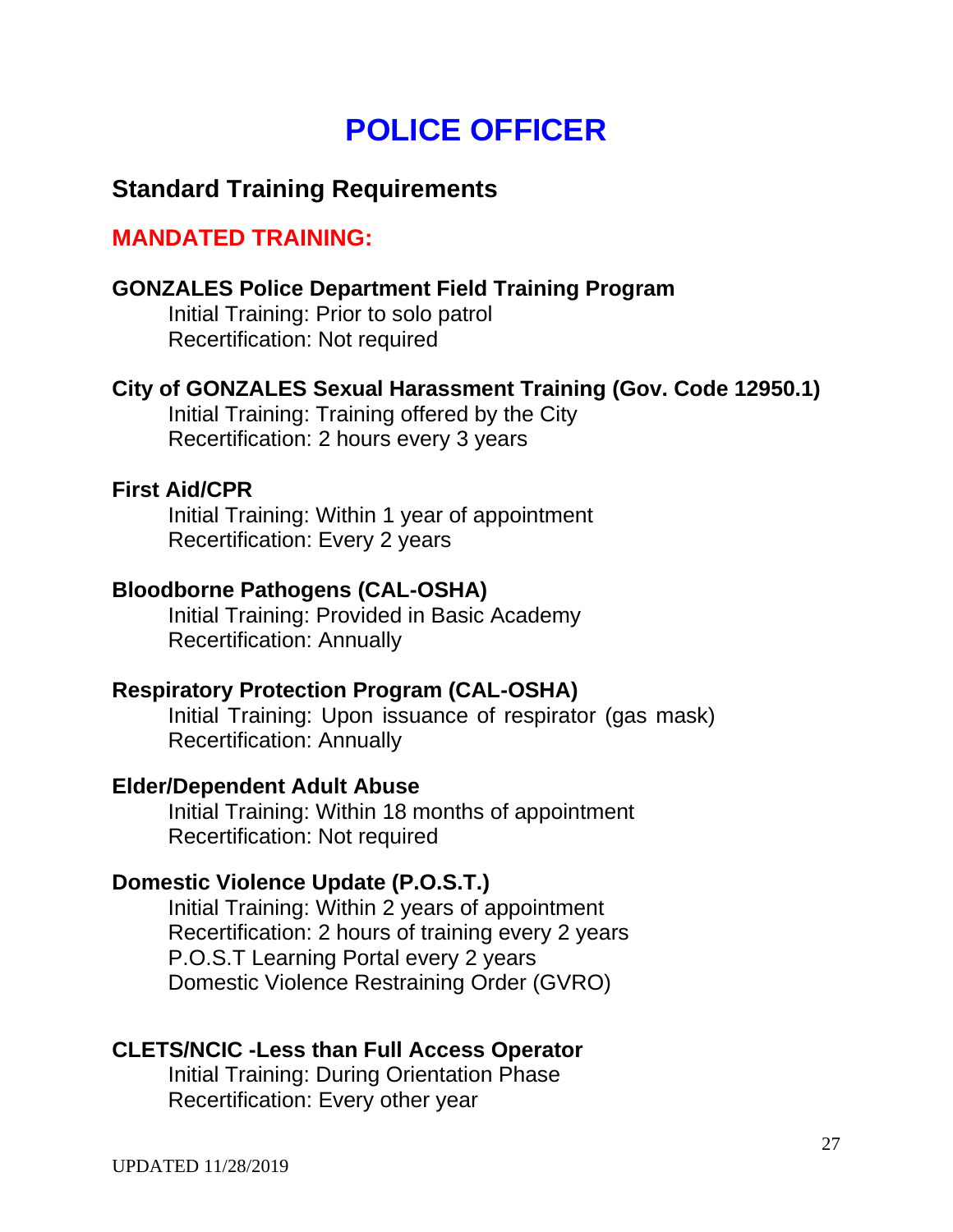### **Racial Profiling Update**

Initial Training: Within 5 years of appointment Recertification: Every other year P.O.S.T Learning Portal Bias & Racial Profiling-annually

### **Vehicle Pursuit Policy Review**

 Initial Training: During Orientation Phase Recertification: Annually/beginning of the Fiscal year

### **Range Qualification-Pistol/Shotgun**

Initial Training: During Orientation Phase Recertification: 2 times per year Recertification: 1 time per year Annual Policy Review 300-Use of Force, 305 Shooting Policy, 313 Firearms

### **Range Qualification-Rifle**

Initial Training: During Field Training Program Recertification: 1 time per year

### **Range Qualification-Less Lethal**

Initial Training: During Field Training Program Recertification: 1 time per year Annual Policy Review 310 Conducted Energy Devices

### **Standardized Emergency Management System/ National Incident Management System**

Initial Training: Within 1 year of appointment Recertification: Not required

## **Continuing Professional Training (P.O.S.T.)**

Recertification: 24 total hours every 2 years (14 hours must be perishable skills) Category I, Tactical Firearms Category II, -Driver Training/Awareness Category III, Arrest& Control Category IV, Strategic Communications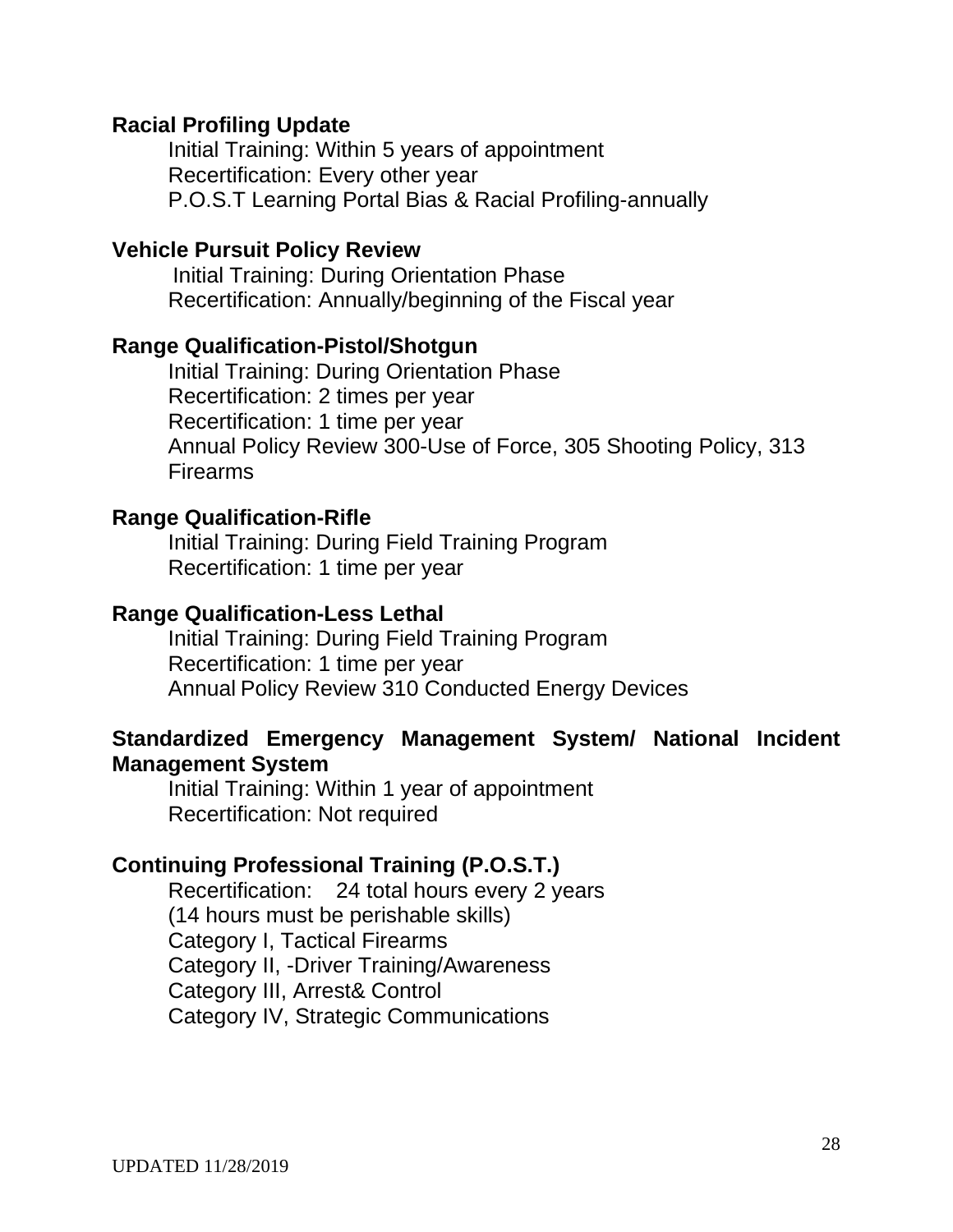### **ESSENTIAL TRAINING:**

# **Crisis Intervention Training (CIT) Academy**

Initial Training within 2 years Recertification Not required Annually P.O.S.T Learning Portal Mental Health: Responding to Individuals in Crisis De-escalation: Enhancing Strategies for everyday encounters Officer Wellness

### **Institute of Criminal Investigation (ICI)**

Initial Training within or as soon as practical Recertification Not Required

### **Drug Influence-11550 H&S**

Initial Training: Within 1 year of completion of probation Recertification: Not Required

### **Leadership and Accountability**

P.O.S.T LEARNING PORTAL-OFFICER IN CHARGE Every 2 years

### **DESIRABLE TRAINING:**

### **Radar Operator**

Initial Training: Not required Recertification: Not Required

### **Community Policing**

Initial Training: Not required Recertification: Not required

### **Field Evidence Technician**

Initial Training: Not required Recertification: Not required

### **Law Enforcement Response to Terrorism (LERT)**

Initial Training: Not required Recertification: Not required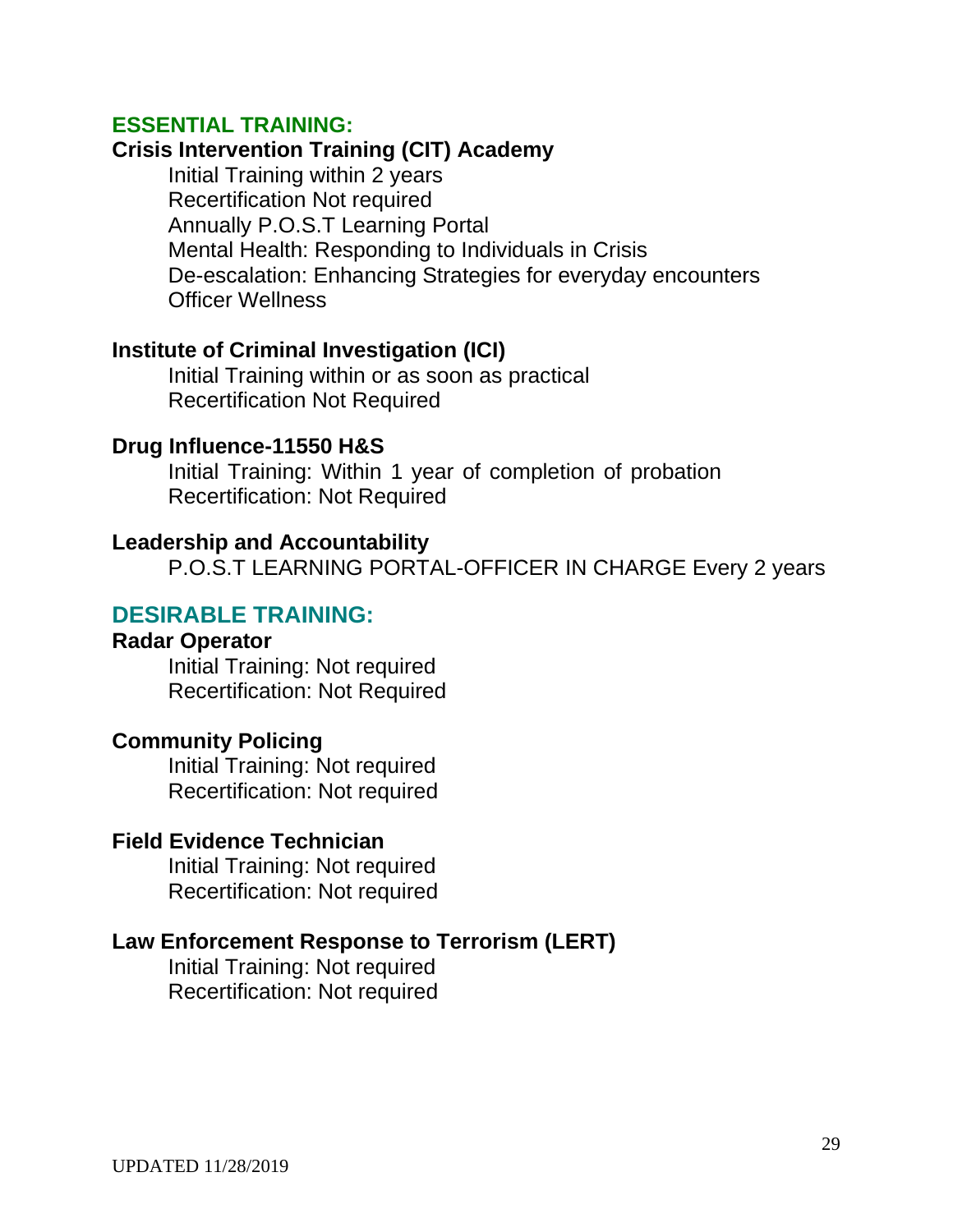**Rank/Position Assignment Non-Sworn Personnel**

**RECORDS SUPERVISOR** 

**POLICE ADMINISTRATIVE ASSISTANCE**

**COMMUNITY SERVICES OFFICER**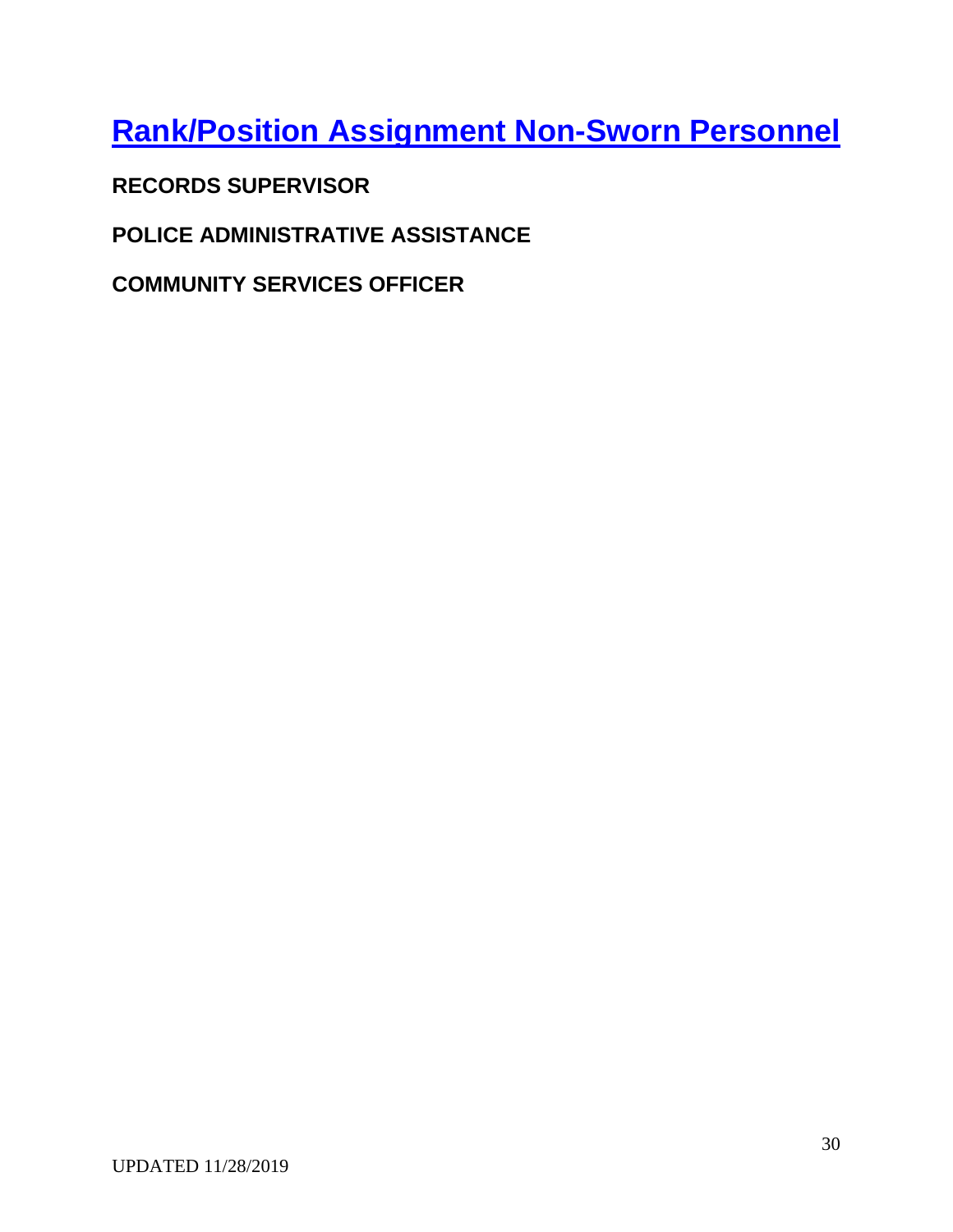# **RECORDS SUPERVISOR**

# **Standard Training Requirements**

**MANDATED TRAINING:**

## **Basic Records**

Initial Training: Within 1 year of appointment Recertification: Not required

# **Records/Civilian Supervisor**

Initial Training: Within 1 year of appointment Recertification: Not required

# **Public Records Act**

Initial Training: Within 1 year of appointment Recertification: Every 2 years

# **CLETS/NCIC - Full Access Operator**

Initial Training: Within 1 year of appointment Recertification: Every other year

# **City of GONZALES Sexual Harassment Training (Gov. Code 12950.1)**

Initial Training: Training offered by the City Recertification: 2 hours every 3 years

# **Train the Trainer – CLETS**

Initial Training: Within 1 year of appointment Recertification: 2 hours every 2 years

# **ESSENTIAL TRAINING:**

## **CLEARS Training Meetings**

Initial Training: Within 2 years of appointment Recertification: Not required

## **DESIRABLE TRAINING:**

## **Annual CLEARS Conference**

Initial Training: Not required Recertification: Not required

# **CPR/FIRST AID**

Initial Training: Within 1 year of appointment Recertification: Every 3 Years

UPDATED 11/28/2019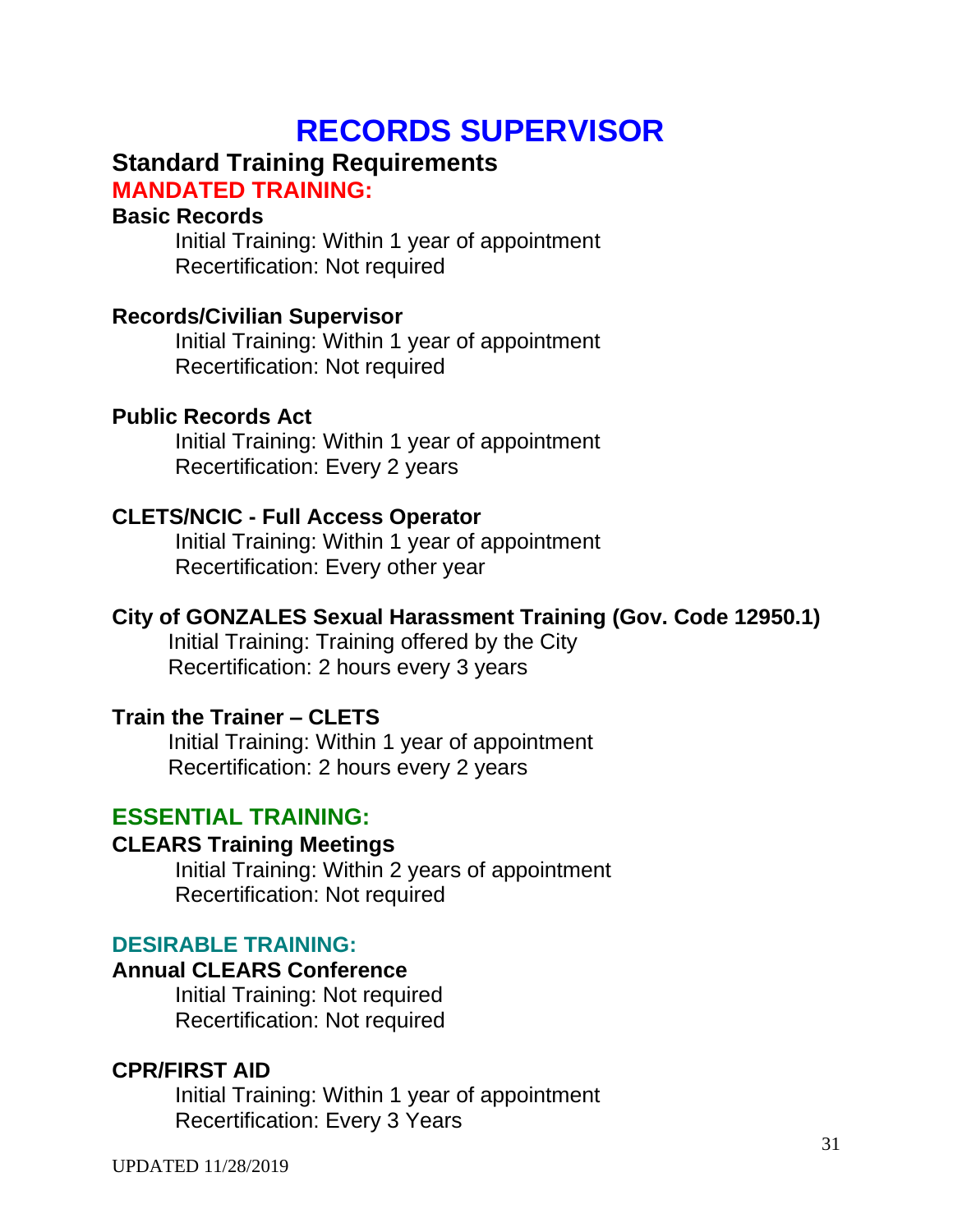# **ADMINISTRATIVE ASSISTANT**

## **Standard Training Requirements MANDATED TRAINING:**

### **Basic Records**

Initial Training: Within 1 year of appointment Recertification: Not required

# **ESSENTIAL TRAINING:**

## **CLETS/NCIC- Full Access Operator**

Initial Training: Within 1 year of appointment Recertification: Every other year

### **Public Records Act**

Initial Training: Within 1 year of appointment Recertification: Not required

## **DESIRABLE TRAINING:**

**Continuing Professional Training (POST)**-24 hours of training every 2 years Recertification: Not required

### **CPR/FIRST AID**

Initial Training: Within 1 year of appointment Recertification: Every 2 Years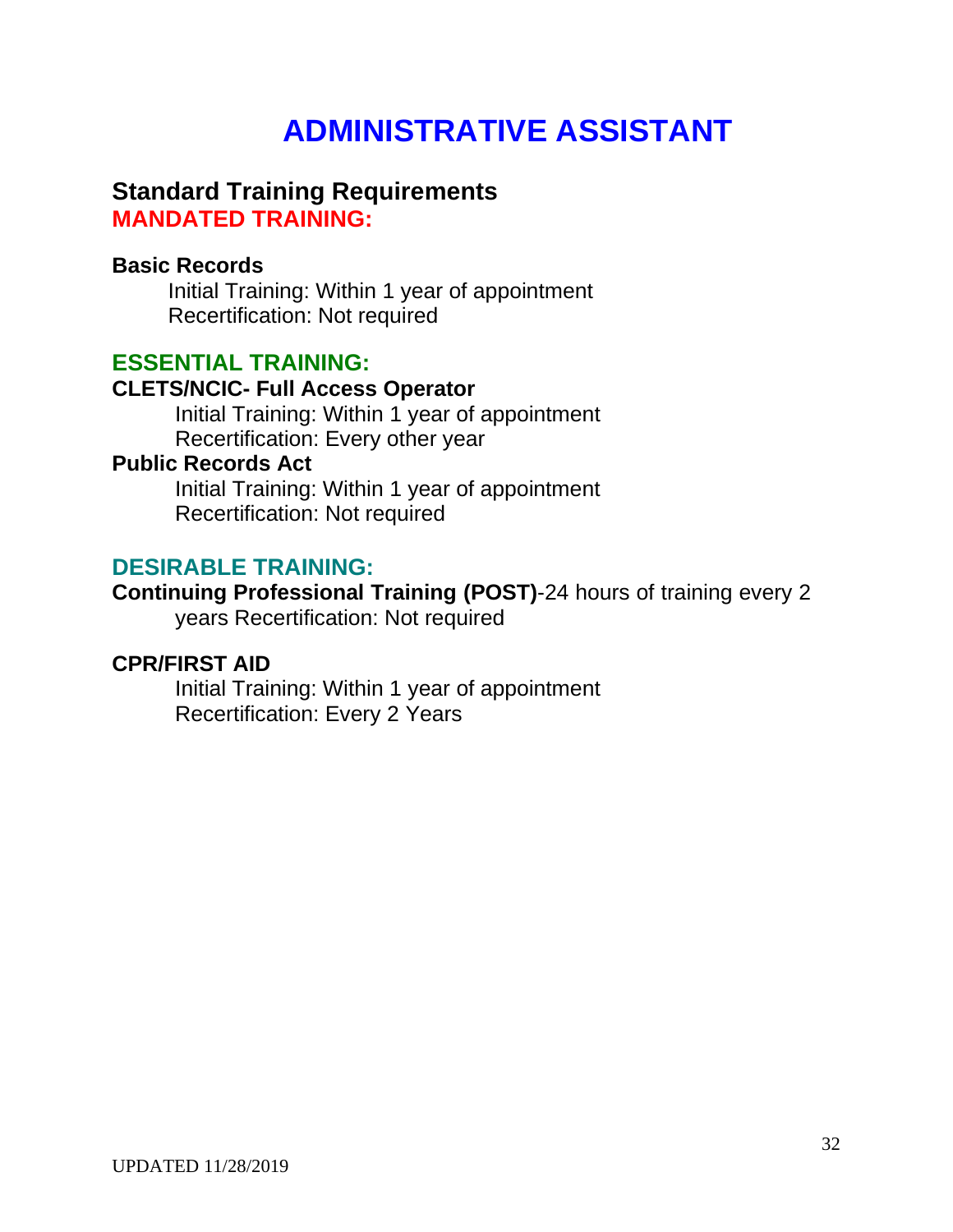# **SPECIALIZED ASSIGNMENT LIST**

**TRAINING SERGEANT** 

**FIELD TRAINING OFFICER** 

**RANGE/FIREARMS INSTRUCTOR** 

**ARMORER** 

**DEFENSIVE TACTICS INSTRUCTOR** 

**SCHOOL RESOURCE OFFICER**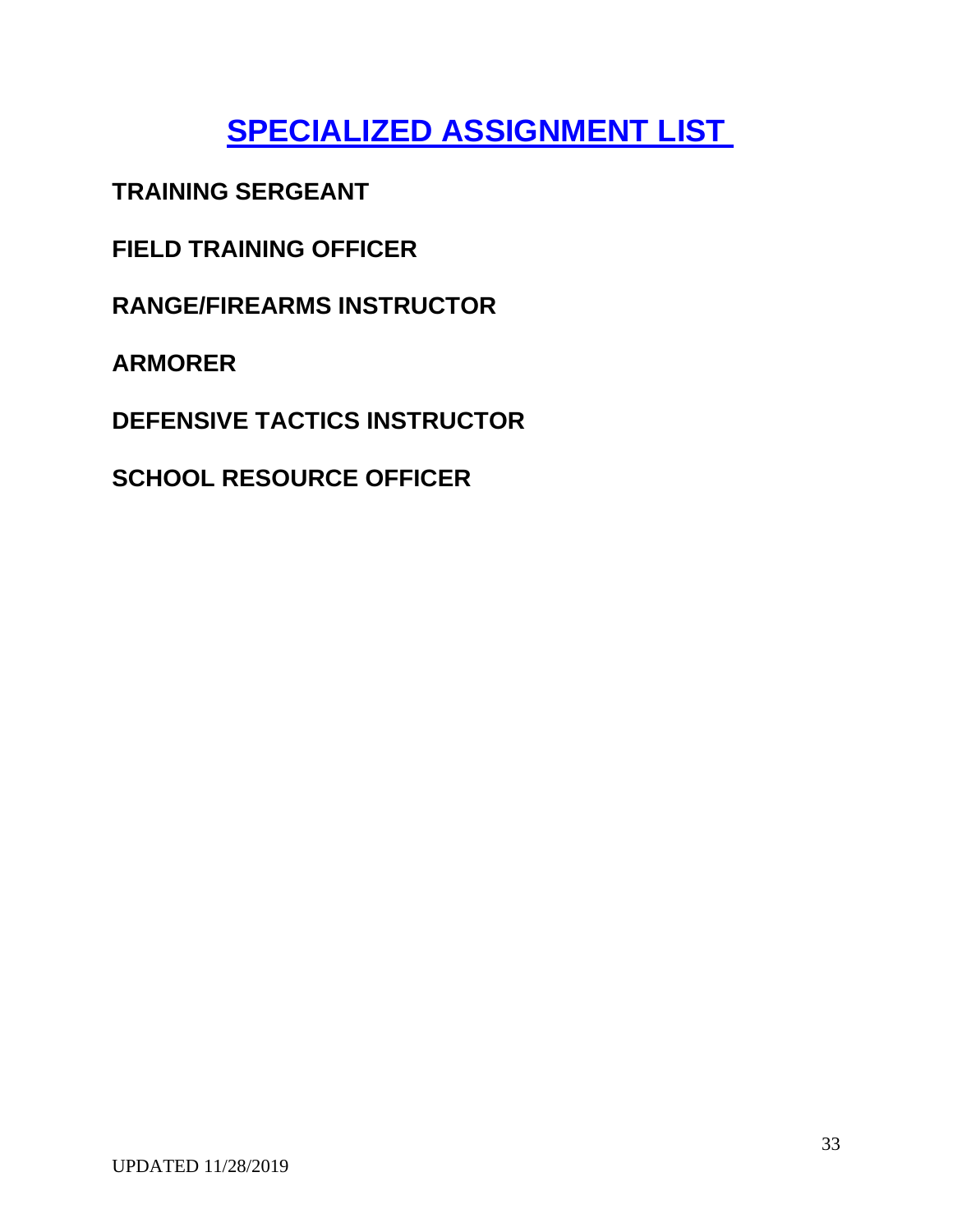# **TRAINING SERGEANT**

# **Standard Training Requirements**

## **MANDATED TRAINING:**

### **Field Training Program SAC Course**

Initial Training: Within1 year of appointment Recertification: Not required

### **Training Manager**

Initial Training: Within1 year of appointment Recertification: Not required

### **ESSENTIAL TRAINING:**

## **Training Management System Software Training**

Initial Training: Not required Recertification: Not required

## **P.O.S.T. Training Manager Course**

Initial Training: Within 1 year of appointment Recertification: Not required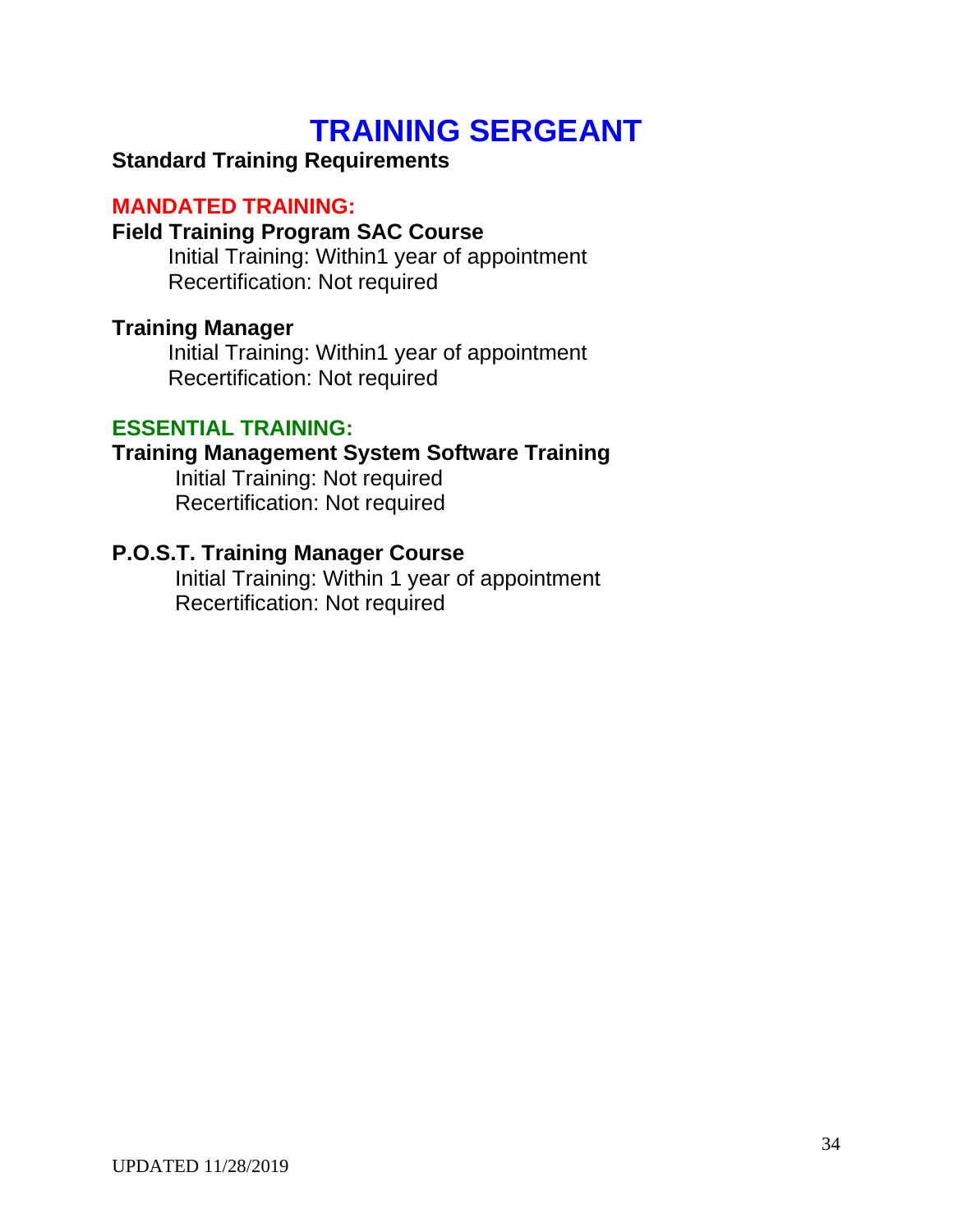# **FIELD TRAINING OFFICER**

# **Standard Training Requirements**

**MANDATED TRAINING:** 

# **Field Training Officer**

Initial Training: Within 6 months of appointment, prior to first **Trainee** Recertification: Not Required

# **Field Training Officer Update**

Initial Training: Within 3 years of basic FTO Course Recertification: 24 hours every 3 years

# **ESSENTIAL TRAINING:**

NA **DESIRABLE TRAINING:** 

NA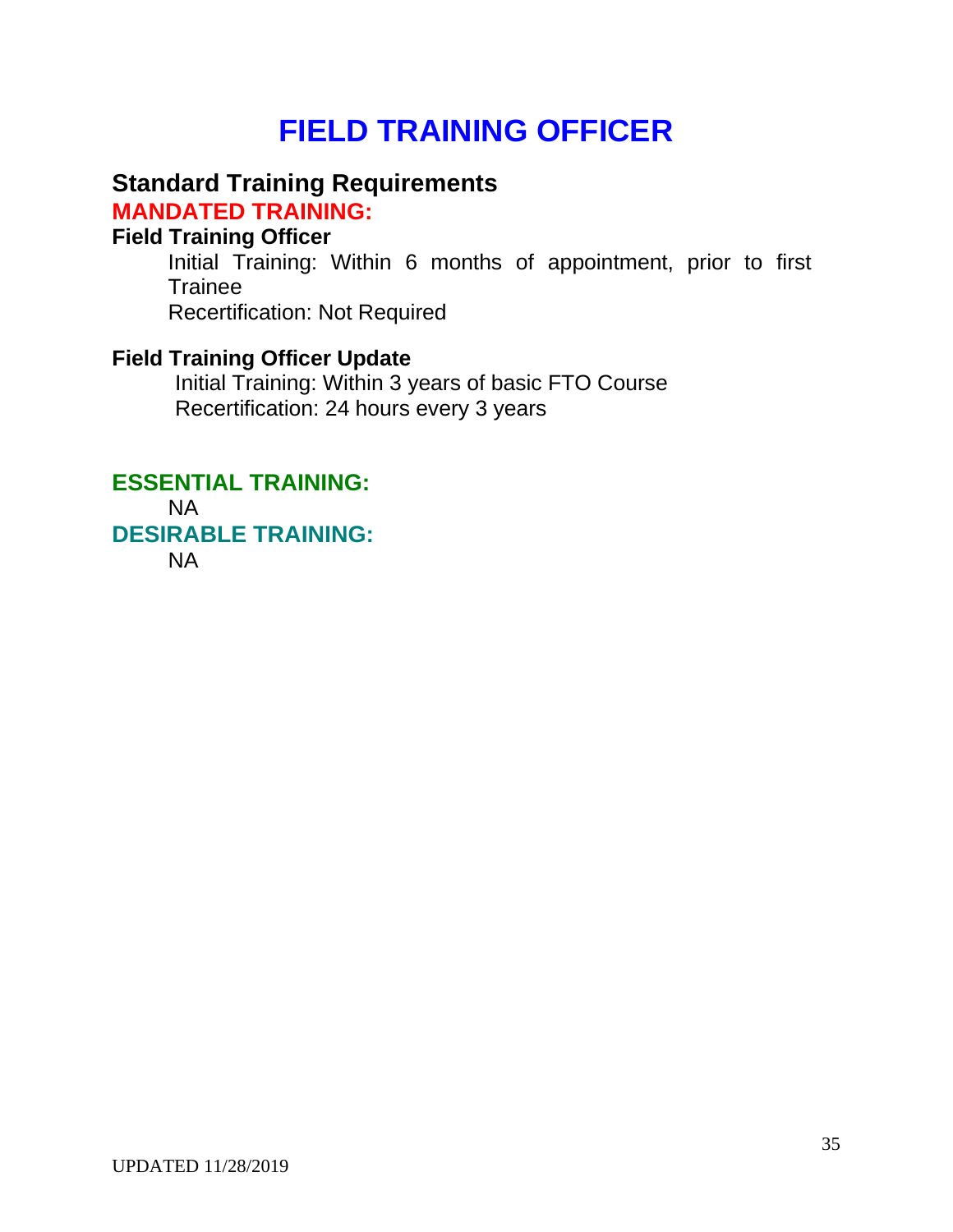# **RANGE/FIREARMS INSTRUCTOR**

### **Standard Training Requirements MANDATED TRAINING:**

### **Firearms/Shotgun Instructor**

Initial Training: Within 1 year of appointment Recertification: Not required

### **Patrol Rifle Instructor**

Initial Training: Within 2 years of appointment Recertification: Not Required

### **ESSENTIAL TRAINING:**

### **Less Lethal Weapons Instructor**

Initial Training: Within 1 year of appointment Recertification: Not required

### **Firearms Instructor Update**

Initial Training: Within 3 years of basic instructor course Recertification: Not required

### **DESIRABLE TRAINING:**

### **Instructor Development**

Initial Training: Not required Recertification: Not required

### **Firearms/Survival Shooting Instructor**

Initial Training: Not required Recertification: Not required

### **Tactical Shotgun Instructor Course**

Initial Training: Not required Recertification: Not required

**License / Certificate Requirements:**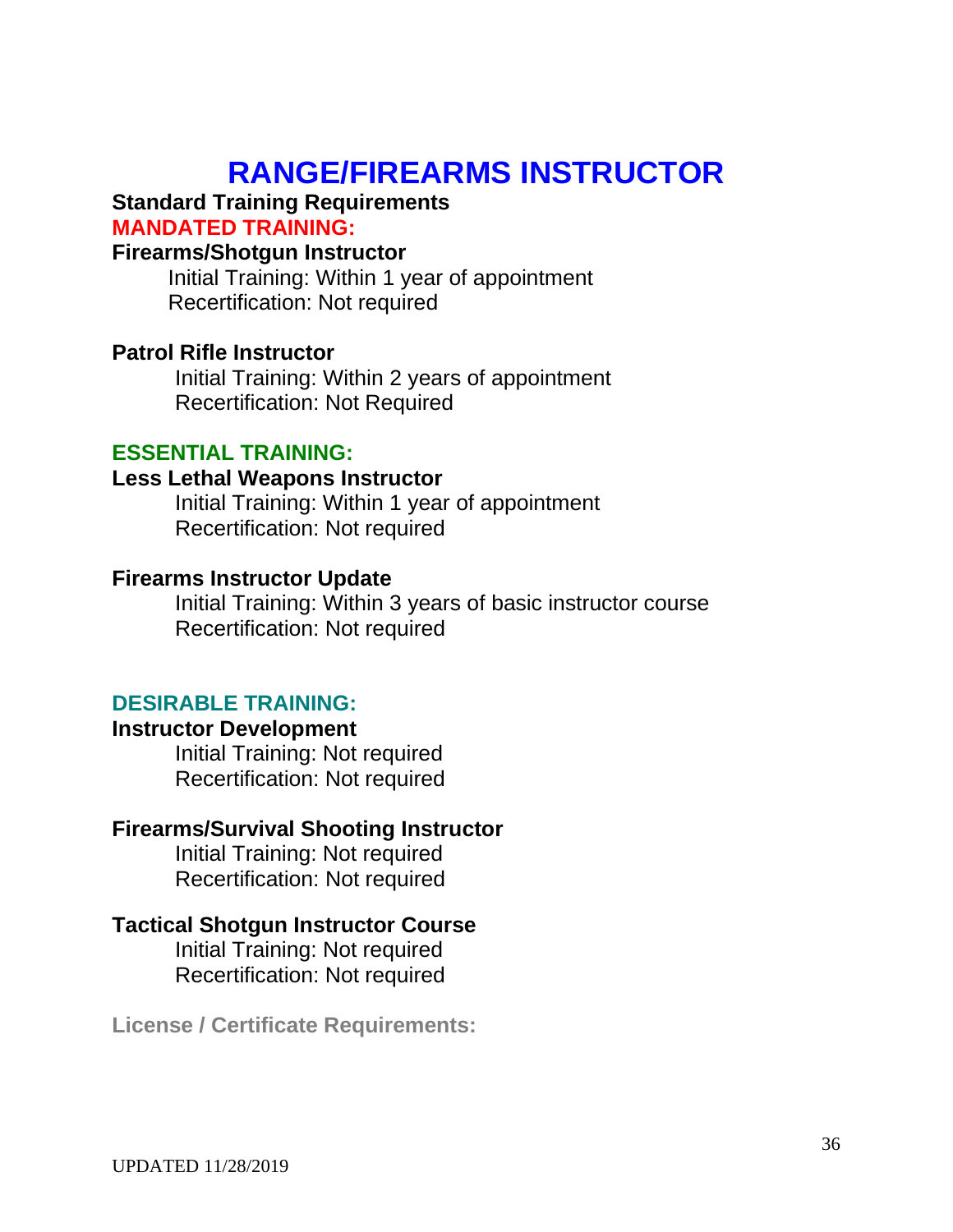# **ARMORER**

# **Standard Training Requirements:**

# **MANDATED TRAINING:**

### **Glock Armorer**

Initial Training: Within 1 year of appointment Recertification: Not Required

### **Remington Shotgun Armorer**

Initial Training: Within 1 year of appointment Recertification: Not required

# **ESSENTIAL TRAINING:**

### **Bushmaster/Colt AR Armorer**

Initial Training: Not required Recertification: Not required

### **Less Lethal Weapons Armorer**

Initial Training: Not required Recertification: Not required

# **DESIRABLE TRAINING:**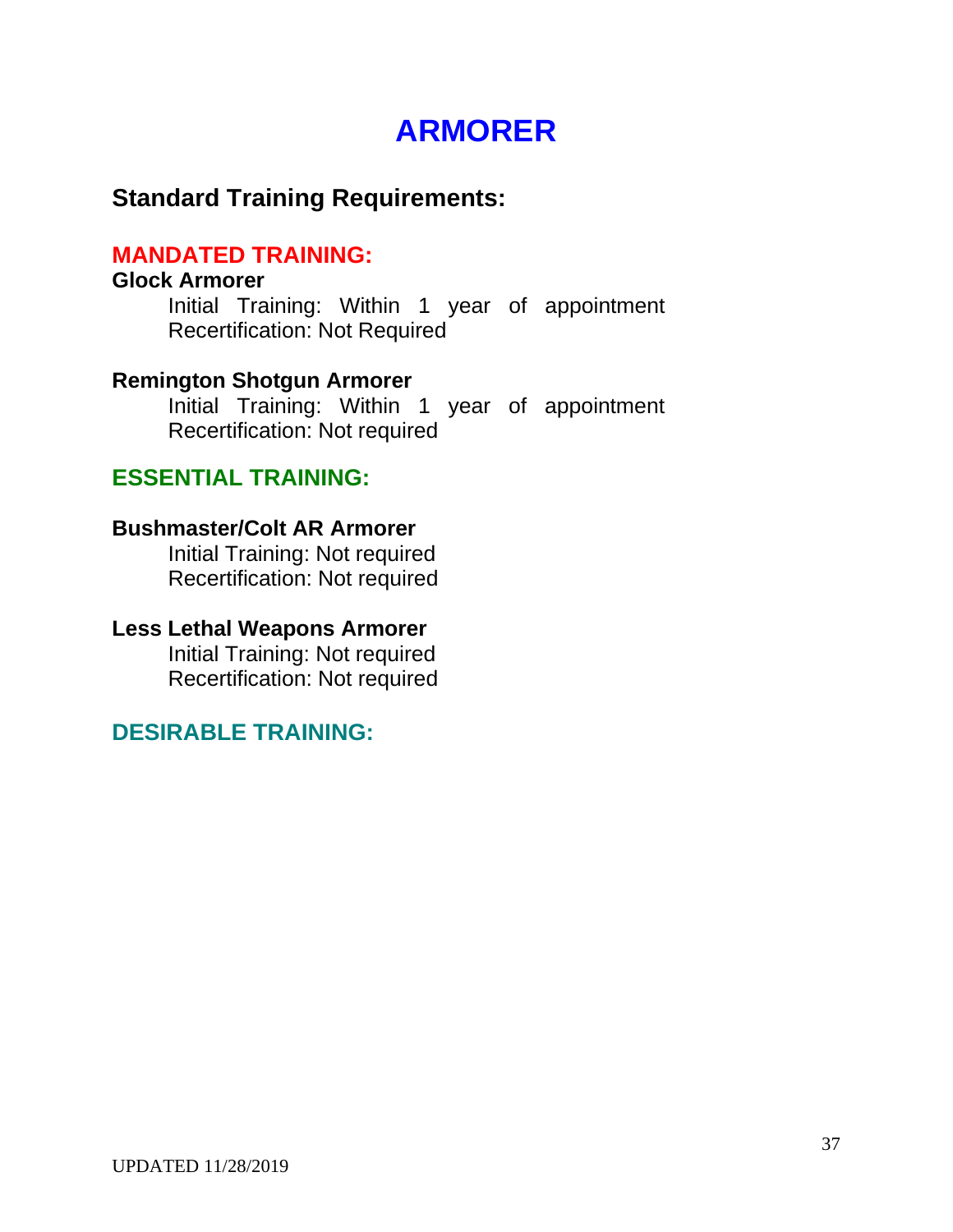# **DEFENSIVE TACTICS INSTRUCTOR**

# **Standard Training Requirements**

# **MANDATED TRAINING:**

## **Defensive Tactics Instructor**

Initial Training: Within 1 year of appointment Recertification: Not required

## **ASP Instructor Training**

Initial Training: Within 1 year of appointment Recertification: Not required

# **ESSENTIAL TRAINING:**

### **Defensive Tactics Instructor Update**

Initial Training: Every 3 years Recertification: Not required

# **DESIRABLE TRAINING:**

## **Crowd Control**

Initial Training: Not required Recertification: Not required

## **Weapon Retention and Takeaway**

Initial Training: Not required Recertification: Not required